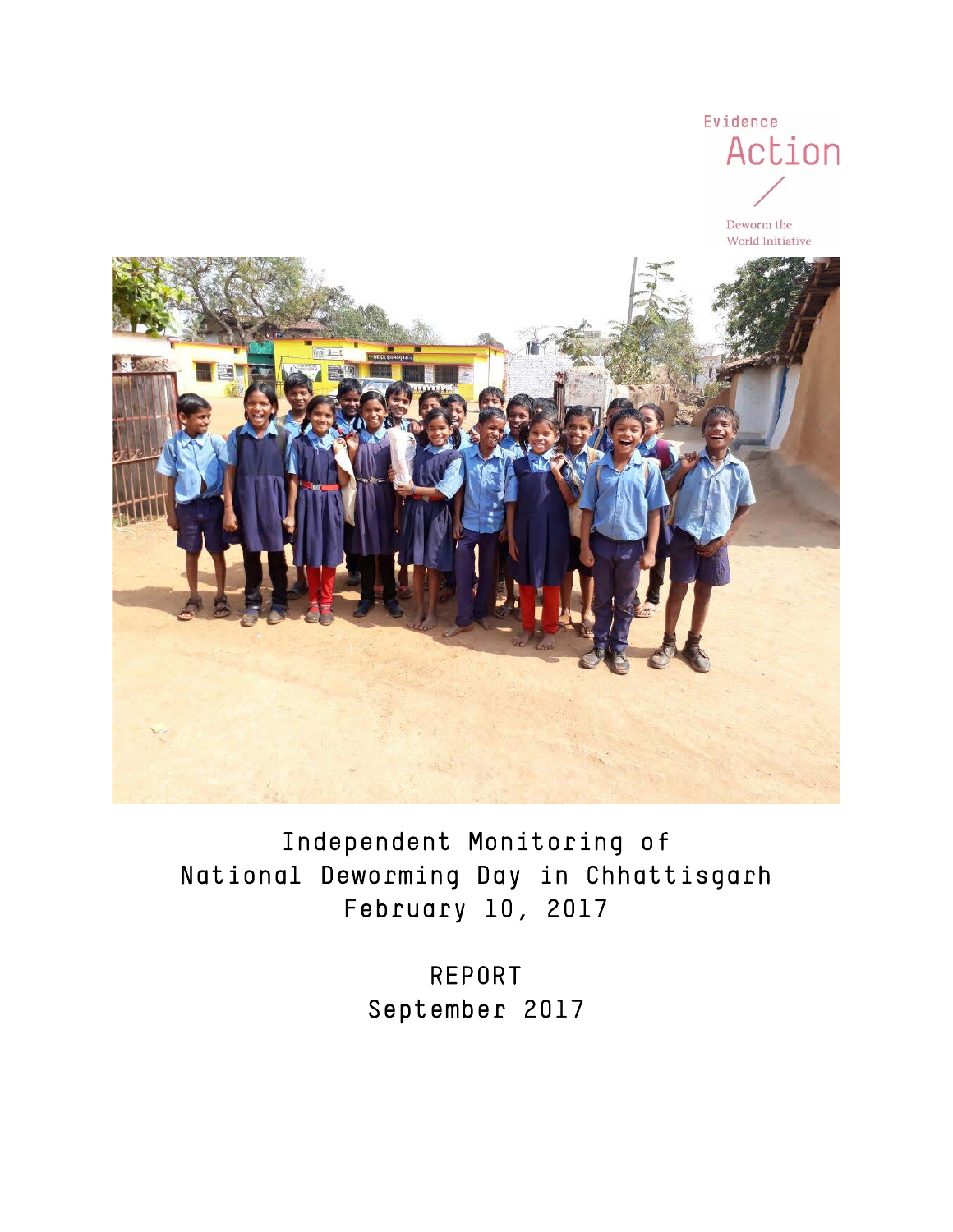# TABLE OF CONTENTS

| 1.1 Process Monitoring and Coverage Validation  2               |  |
|-----------------------------------------------------------------|--|
| 1.2 Process Monitoring and Coverage Validation  2               |  |
|                                                                 |  |
| 1.4 Independent Monitoring Formats  3                           |  |
| 1.5 Authorization from the Government  4                        |  |
| 1.6 Training of Trainers and Independent Monitors  4            |  |
|                                                                 |  |
| 1.8 Data Processing and Analysis  4                             |  |
|                                                                 |  |
|                                                                 |  |
|                                                                 |  |
| 2.2 Integrated Distribution of NDD Materials Including Drugs. 6 |  |
| 2.3 Source of Information about the Recent Round of NDD  7      |  |
|                                                                 |  |
| 2.5 Adverse Events - Knowledge and Management  8                |  |
|                                                                 |  |
|                                                                 |  |
|                                                                 |  |
| $\overline{3}$ .                                                |  |
|                                                                 |  |
|                                                                 |  |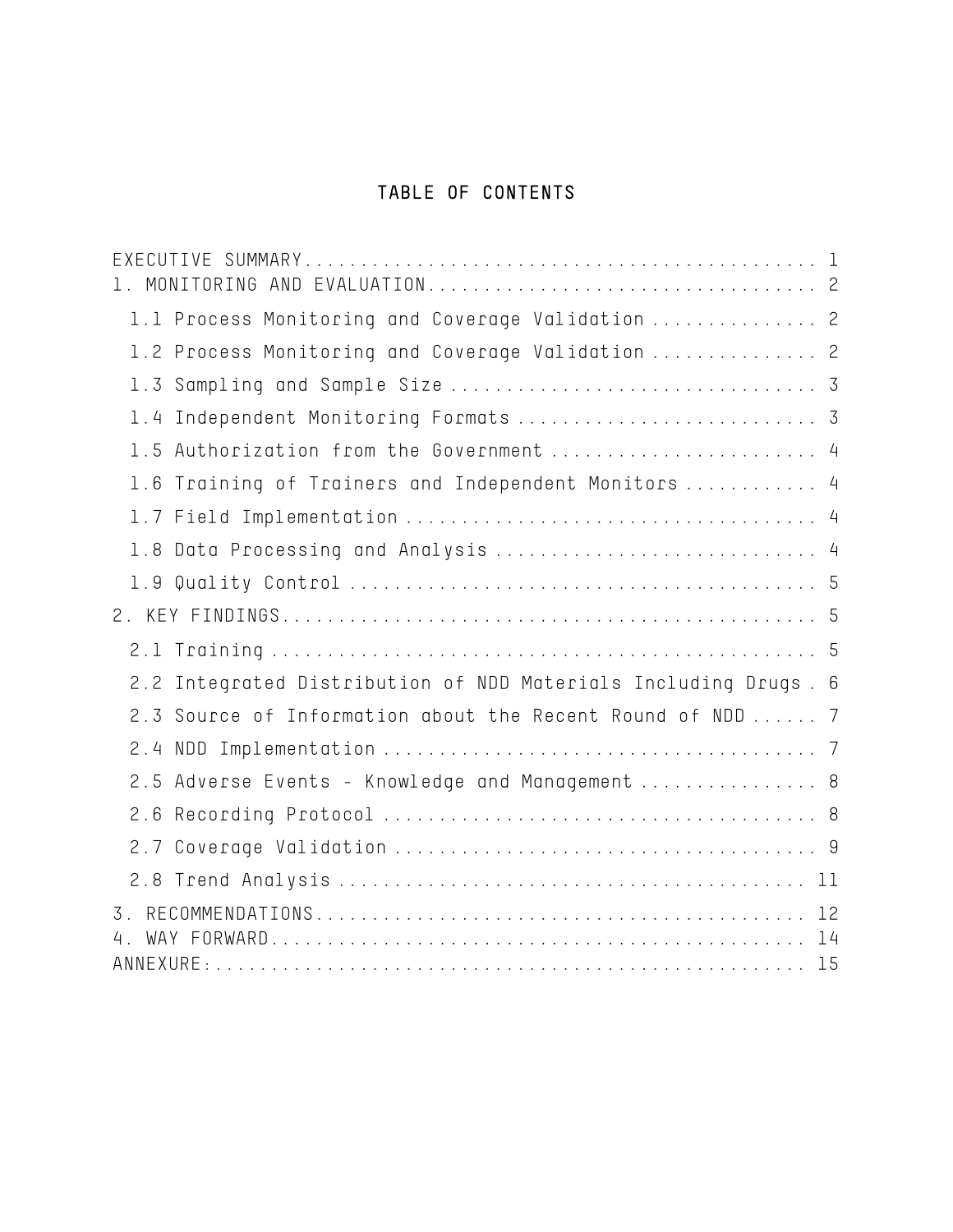## <span id="page-2-0"></span>EXECUTIVE SUMMARY

In India an estimated 220 million children or one quarter of the global burden are living with STH infection. In February 2017, the Government of India launched National Deworming Day (NDD) to deworm all children between 1-19 years. The program aims to deworm all at-risk children through the supervised administration of albendazole tablets to all children aged 1-19 at anganwadis (preschools) and schools, including unregistered and out-of-school children.

Chhattisgarh observed the February 2017 round of NDD in all 31 districts on February 10, 2017 followed by Mop-Up Day on February 15, 2017. Evidence Action's Deworm the World Initiative, as the technical assistance partner to the state government, engaged an independent research agency to conduct process monitoring on NDD and Mop-Up Day and to assess the preparedness of anganwadis and schools to implement the NDD program and followed by coverage validation to evaluate the accuracy of the reporting data and coverage estimates post NDD round.

Findings from process monitoring highlighted that nearly 95% of schools and anganwadis observed deworming either on NDD or Mop-Up Day. Approximately 97% of schools and 90% of anganwadis received sufficient tablets and 70% of schools and 66% of anganwadis received program posters/banners. However, roughly half of schools and anganwadis received an integrated distribution of NDD kits. [2](#page-2-2) Seventy-six percent of school teachers and 71% of anganwadi workers attended a training. Coverage validation data revealed that 65% of schools and 50% of anganwadis followed correct protocols for recording the number of children dewormed. A substantial proportion of *anganwadi* workers did not have a list of unregistered and out-of-school children. Despite substantial compliance to recording protocols, findings exhibited an inflation of 114% (verification factor of 0.47) for children enrolled in schools. In the interviews conducted, 97% or nearly all of enrolled children reported they received an albendazole tablet.

The independent monitoring of NDD highlights opportunities to strengthen and improve program quality and coverage of the program by ensuring timely communication of training dates to schools and *anganwadis*. Other opportunities include updating the contact database of functionaries across stakeholder departments to facilitate timely information dissemination on the program, strengthening integrated distribution of NDD kits and enhancing the engagement of ASHAs and private schools.

<span id="page-2-1"></span> $\overline{a}$ 1 Soil transmitted helminths, Number of children (Pre-SAC and SAC) requiring Preventive Chemotherapy for Soil transmitted helminths, WHO (2014) [http://apps.who.int/neglected\\_diseases/ntddata/sth/sth.html](http://apps.who.int/neglected_diseases/ntddata/sth/sth.html)

<span id="page-2-2"></span><sup>2</sup> Integrated distribution of NDD kits including albendazole, banner/poster and handout-reporting forms provided to schools and AWC during the trainings at cluster or PHC level.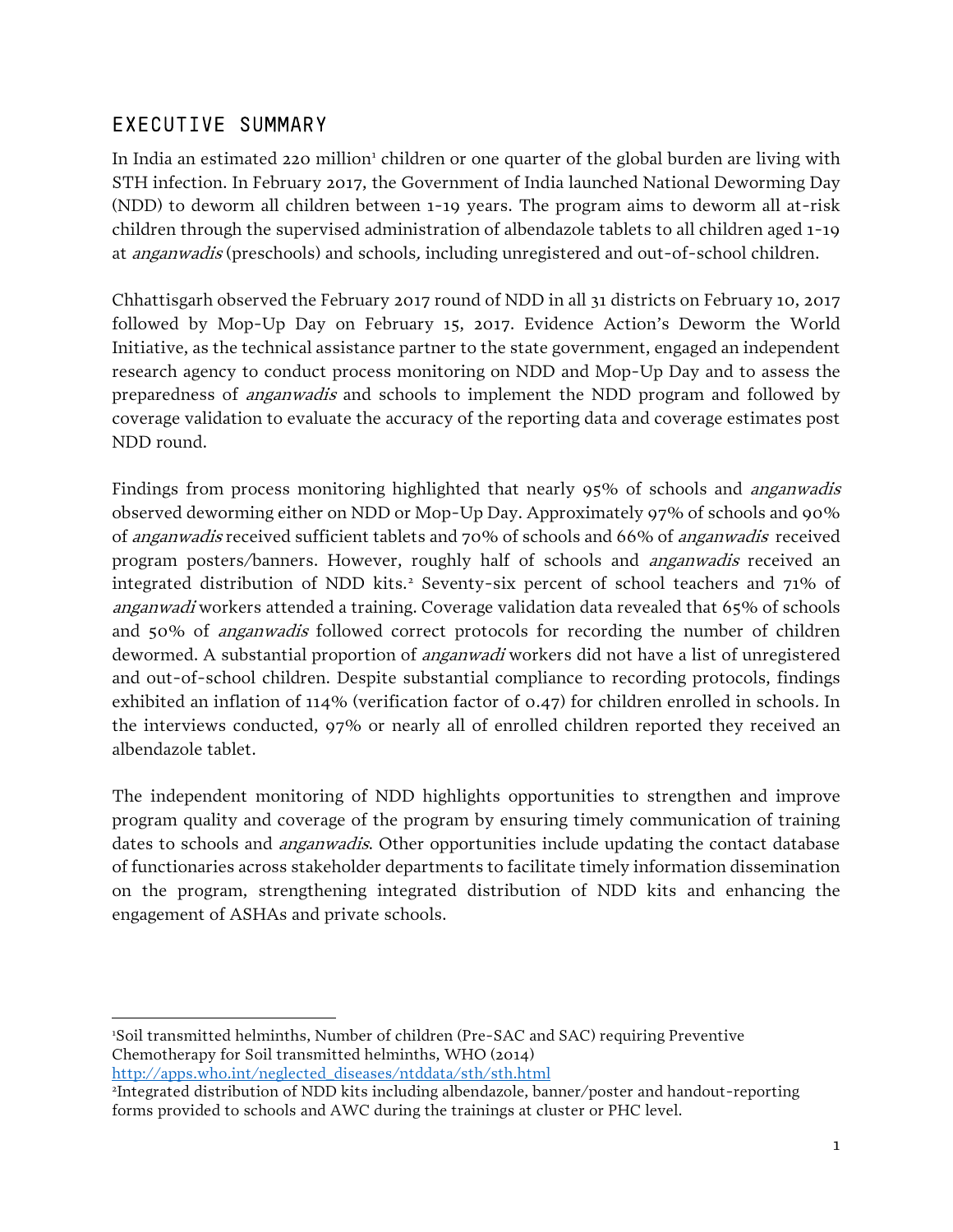# <span id="page-3-0"></span>1. MONITORING AND EVALUATION

Understanding program reach and quality is a key component in determining if a NDD round was successful. Evidence Action worked intensively with the Government of Chhattisgarh's Departments of Health, Education, and Women and Child Development to assess the quality of program planning and implementation with the objective of identifying gaps and developing recommendations for improvements in future NDD rounds. Evidence Action conducted process monitoring to understand government implementers' preparedness for NDD and their adherence to the program's prescribed processes. After NDD, we conducted coverage validation to verify government-reported treatment figures.

### <span id="page-3-1"></span>1.1 Process Monitoring and Coverage Validation

Process monitoring assesses the preparedness of schools, *anganwadis*, and health systems to implement NDD and the extent to which they have followed recommended processes to ensure a high quality program. Evidence Action assessed program preparedness during the pre-NDD phase and retained independent monitors to observed the processes on NDD and Mop-Up Day. Evidence Action conducted process monitoring in two ways: a) telephone monitoring and b) physical verification by visiting schools/anganwadis and training venues.

Coverage validation is an ex-post check of the accuracy of the reporting data and coverage estimates. Coverage validation data was gathered through interviews with headmasters and anganwadi workers and three students (in three different randomly selected classes) in each sampled school, and by checking all registers and reporting forms. These activities provided a framework to validate coverage reported by schools and anganwadis and to calculate the level of inaccuracy in reported data by comparing the recounted numbers.

### <span id="page-3-2"></span>1.2 Process Monitoring and Coverage Validation

Recording and reporting processes are an important means to assess the estimated number of program beneficiaries. With close support from Evidence Action's team, the Department of Health collected and compiled the coverage report for NDD within the reporting timelines. The coverage reporting in the state was done using paper as well as through the NDD app. The Government of India provided the state with 146 user IDs and passwords to all blocks and districts for the NDD mobile/web application based coverage reporting. The designated nodal government official at the block level then used the NDD application to approve NDD coverage data entered in the application by block level officials. The functionary trainings included a session on reporting protocols, cascades, and timelines (refer to **Figure A** below), and were shared with districts through state directives. To record deworming at schools and anganwadis, a single tick mark  $(\sqrt{})$  was required to be put next to a child's name in the attendance register if they were dewormed on NDD, and a double-tick mark (✓✓) if dewormed on Mop-Up Day. Headmasters and *anganwadi* workers compiled the number of dewormed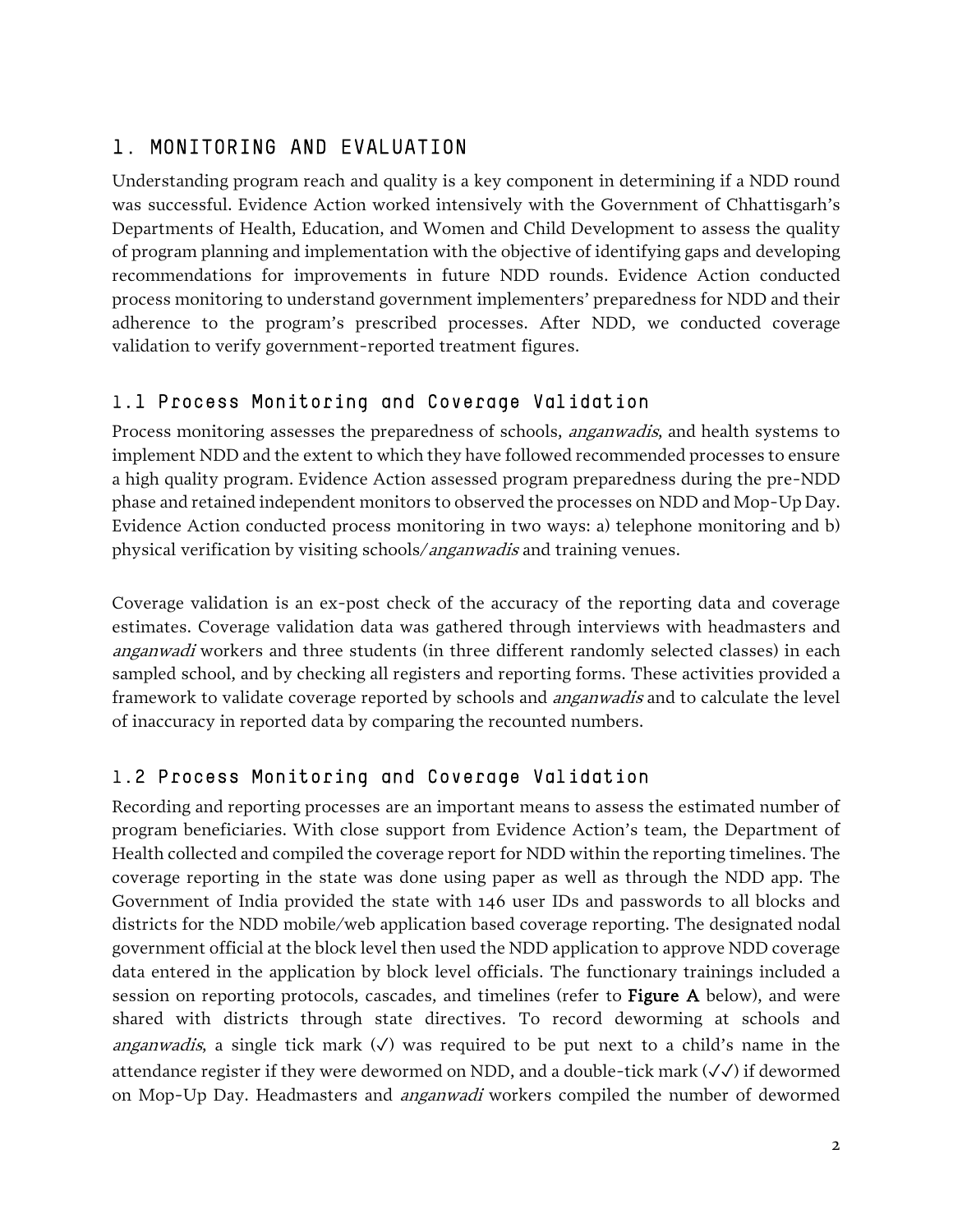children from attendance registers, filled out the summary reporting format, and submitted it to the next level.



#### Figure A: Reporting Cascade and Timelines

## <span id="page-4-0"></span>1.3 Sampling and Sample Size

Evidence Action facilitated independent monitoring in all 31 implementing districts. Through a competitive process, Evidence Action hired Karvy Insights Limited, an experienced independent research agency that provided 125 monitors. Karvy Insights also implemented independent monitoring in Chhattisgarh during August NDD 2016 round as well. A two-stage probability sampling procedure was adopted to select schools and anganwadis for independent monitoring (Table A). A total of 193 schools and 191 *anganwadis* were covered during process monitoring on NDD and Mop-Up Day, and 495 schools and 495 *anganwadis* during coverage validation.

Table A: Target and coverage of schools and *anganwadis* during independent monitoring

| Indicators                              |        | <b>Process Monitoring</b> | <b>Coverage Validation</b> |          |  |
|-----------------------------------------|--------|---------------------------|----------------------------|----------|--|
|                                         | Target | Achieved                  | Target                     | Achieved |  |
| Total number of districts               | 27     | 27                        | 27                         | 27       |  |
| Total number of cluster/ <i>mandals</i> | 100    | 100                       | 100                        | 100      |  |
| Total number of schools                 | 200    | 193                       | 500                        | 495      |  |
| Total no. of children interviewed in    | I NA   | <b>NA</b>                 | 1500                       | 1390     |  |
| schools                                 |        |                           |                            |          |  |
| Total number of <i>anganwadis</i>       | 200    | 191                       | 500                        | 495      |  |

## <span id="page-4-1"></span>1.4 Independent Monitoring Formats

To ensure comprehensive coverage and triangulation of data, three formats were administered: one combined tool for process monitoring at schools and anganwadis on NDD and Mop-Up Day, and one each for schools and *anganwadis* for coverage validation. Evidence Action designed and finalized formats with approvals from Chhattisgarh's Department of Health. The formats were translated into the regional language, checked to ensure that the language was concise and easy to understand, and loaded onto tablet computers.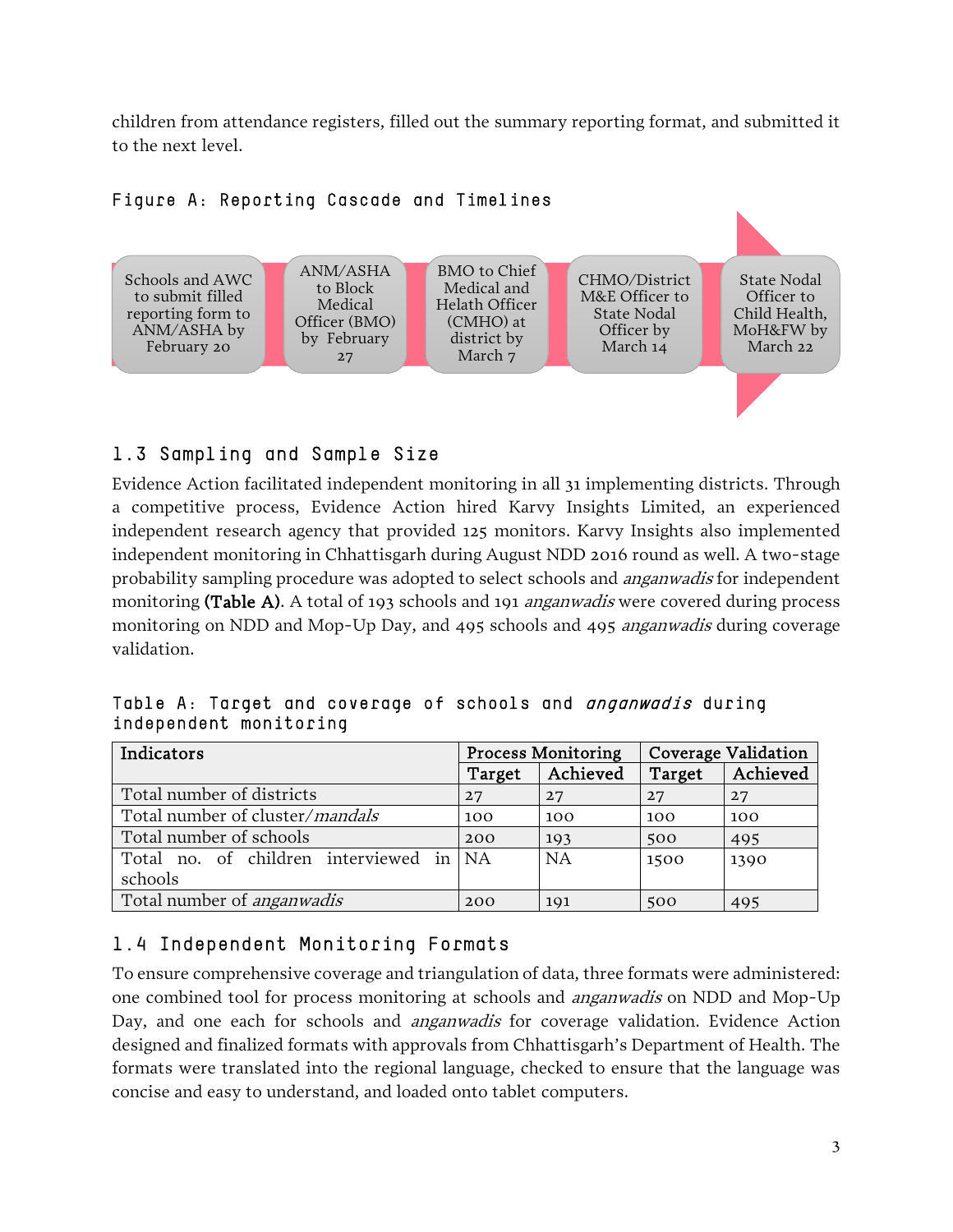## <span id="page-5-0"></span>1.5 Authorization from the Government

Evidence Action conducted independent monitoring with approval from the state government. Once the state government requested participation from each school, the monitors carried a copy of the authorization letter to the schools and *anganwadis*, and explained the process of monitoring and coverage validation to the a school headmaster or teacher or *anganwadi* worker while requesting their participation.

## <span id="page-5-1"></span>1.6 Training of Trainers and Independent Monitors

A two-phase training program was organized, with Evidence Action providing a one-day comprehensive training to master trainers of Karvy Insights Limited in Delhi on February 3, 2017, followed by the master trainers further conducting a two-day training of 125 monitors (including buffer monitors) during February 7-8, 2017. A refresher training of these monitors was conducted on February 18 to ensure quality data for coverage validation. The training included a brief orientation on NDD, the importance of independent monitoring, and details of the monitoring formats including computer-assisted personal interviews (CAPI) practices and practical sessions. At the end of the training, all participants were tested on their comprehension and ability to work in the field in order to qualify to participate.

### <span id="page-5-2"></span>1.7 Field Implementation

Each monitor was allotted a different school and anganwadi for process monitoring on NDD and Mop-Up Day to collect information on the availability of drugs, IEC materials, and further observations. Subsequently, each monitor was allotted five schools and five *anganwadi*s for coverage validation. Monitors were provided a tablet computer, charger, printed copy of monitoring formats, and albendazole tablets for demonstration during data collection. The details of sample schools were shared with them one day before commencement of fieldwork to ensure that monitors did not contact the school and *anganwadis* in advance. If a school or anganwadi was found to be closed or non-traceable during process monitoring, it was replaced by another nearby site. During coverage validation, if a school was closed, monitors covered the next school on their list, and returned to the first school at another time on a subsequent day. If the school was non-traceable or closed consistently after attempting three visits, a new school was substituted for the old one. In the absence of reporting forms, the calculation of the verification factor is restricted to the sample where the copy was found for verification.

## <span id="page-5-3"></span>1.8 Data Processing and Analysis

The survey agency provided data to Evidence Action in the agreed upon electronic format. Evidence Action reviewed all the data sets during pre-defined checkpoints, shared the feedback to the agency for any inconsistencies observed, and once again reviewed the data sets after the survey agency addressed any inconsistencies. All the analysis was performed using Stata version 13/14 and Microsoft Excel 2013.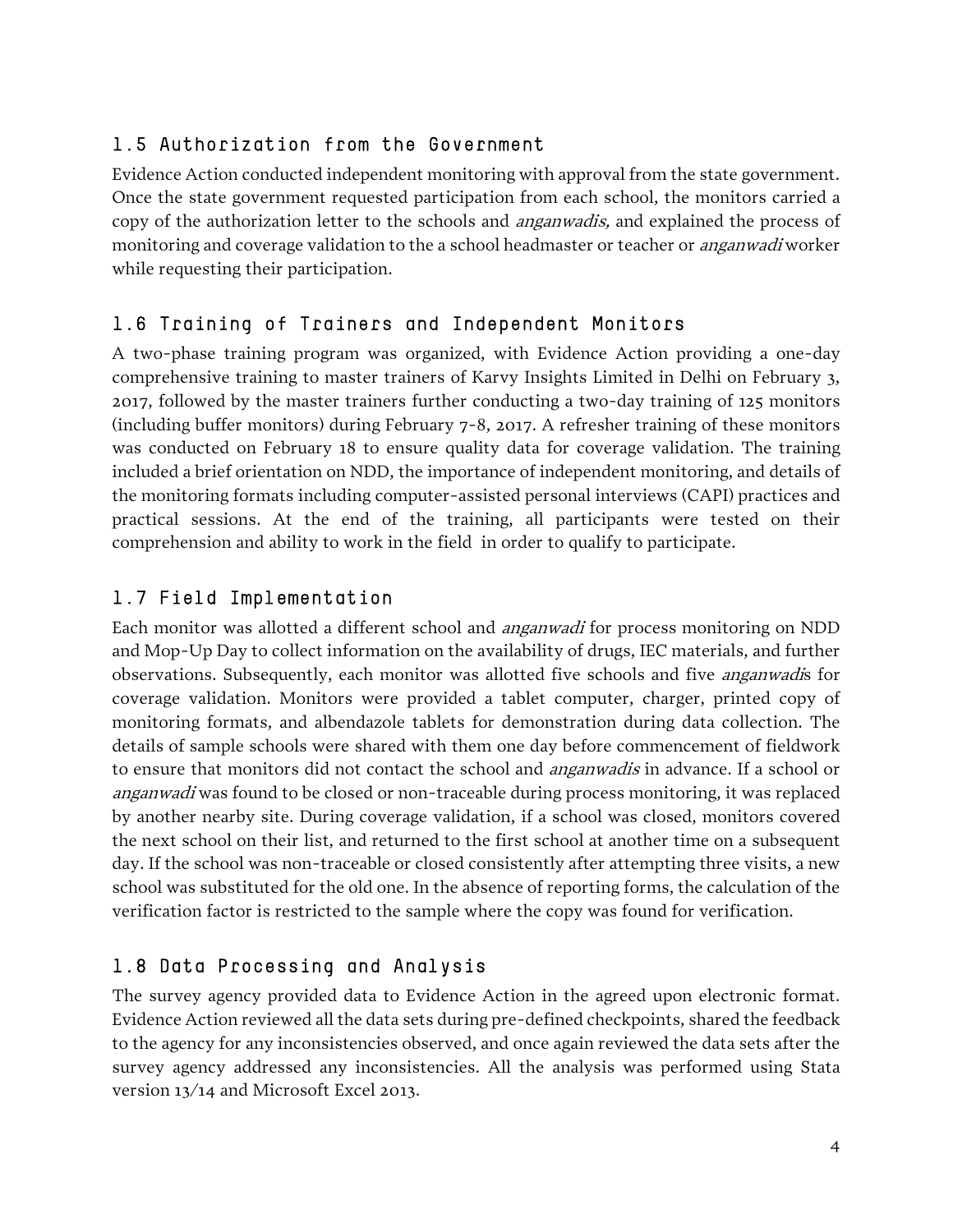# <span id="page-6-0"></span>1.9 Quality Control

Appropriate quality control measures were taken to ensure data collected was accurate and comprehensive. Selected schools and *anganwadi*s were contacted over phone by Evidence Action representatives from the Delhi office and state teams to confirm that monitors visited sampled schools and *anganwadis*. Further, Evidence Action staff also visited select schools and anganwadis to spot and cross check the monitoring processes and to verify monitoring visits. In all cases, school and *anganwadi* staff were asked to sign a participation form with an official stamp to verify that the school or *anganwadi* was actually visited. Further, monitors also verified photographs of schools and *anganwadis* collected during IM data collection and built in to the CAPI process for process monitoring and coverage validation to prove the location of the interview.

# <span id="page-6-1"></span>2. KEY FINDINGS

Key results<sup>[3](#page-6-3)</sup> and comparisons with the prior round from independent monitoring are provided below, with further details shared in annexures.

## <span id="page-6-2"></span>2.1 Training

For effective implementation of NDD, teachers and *anganwadi* workers are trained prior to the NDD round to account for teacher/*anganwadi* worker turnover and ensure an integrated distribution of drugs during training sessions. Data in **Figure 1** shows consistency in teacher and headmaster attendance in schools (with 75% of teachers/headmasters attending the training), however, attendance has declined slightly for *anganwadi* workers from 75% in the August 2016 NDD round to 71% in the February 2017 NDD round. Although all school teachers and *anganwadi* workers are expected to attend training for each round (regardless of training attendance in previous rounds), the slight decline of *anganwadi* worker training attendance could be partially attributed to the proportion of *anganwadi* workers who reported having already attended training in past rounds. Approximately one-third of teachers and one-fifth of anganwadi workers reported having attended NDD training in the past as a reason for not attending the NDD trainings for the February 2017 round. Only 62% of trained teachers provided training to other teachers in their schools. To ensure improved training quality and the success of the program, trained teachers should impart further training to other teachers in their schools.

<span id="page-6-3"></span> $\overline{a}$ <sup>3</sup> The process monitoring and coverage validation data are based on sampled schools and *anganwadis*. Therefore, sampling weights are developed for each data set except process monitoring in *anganwadis* using selection probabilities. The sampling weights are further normalized at the state level to obtain standard state weights. All analysis tables are based on the weighted sample except *anganwadis* findings from process monitoring.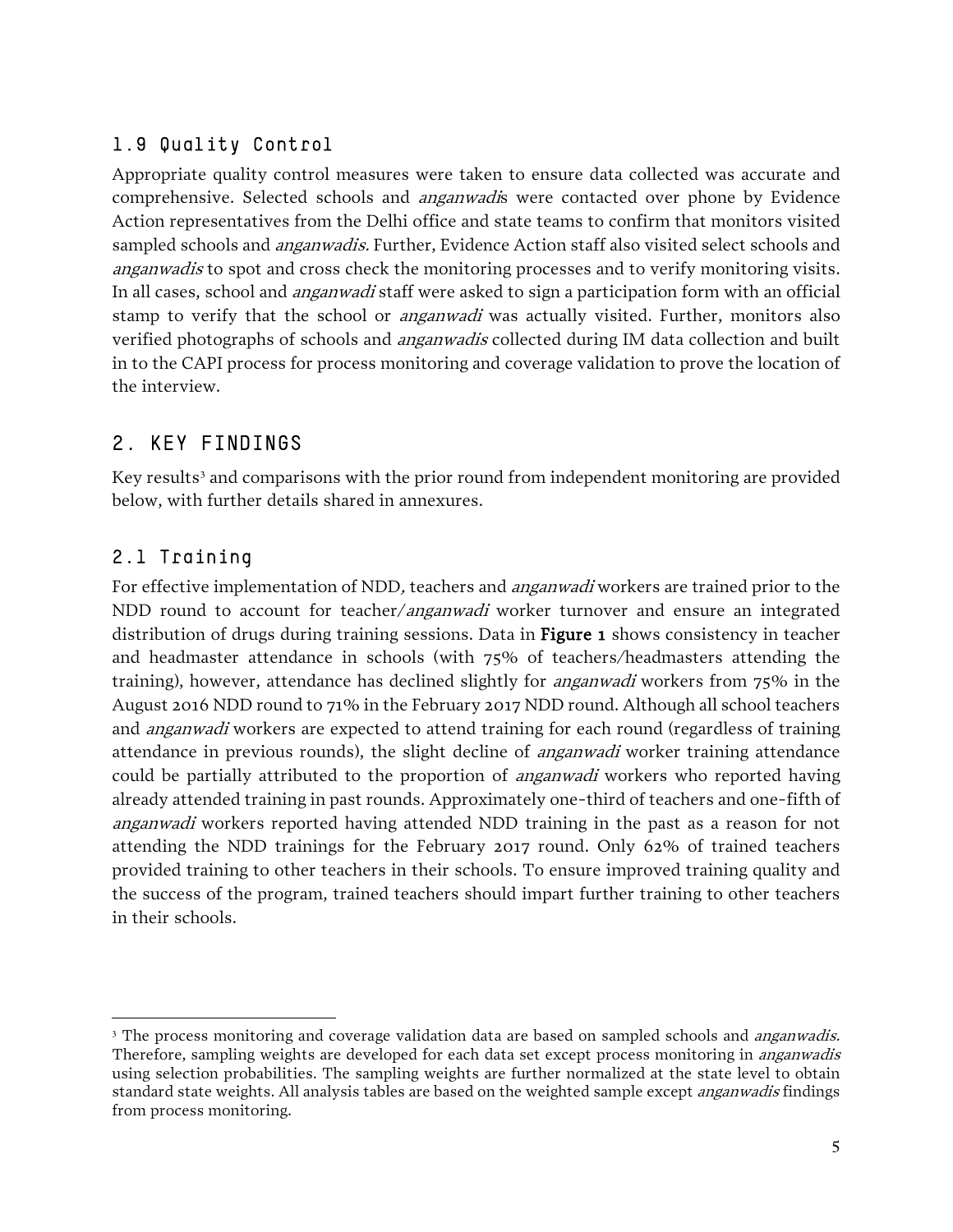A lack of information about the date and location of NDD trainings impacted the training attendance of teachers/headmasters and *anganwadi* workers as well. Amongst those who did



not attended training, 62% of teachers/headmasters and 63% of anganwadi workers reported the lack of information about NDD training as the main reason for not attending trainings. Approximately 33% of schools and 54% of anganwadis reported that they did not receive an SMS about deworming (Table PM1). The contact database should be updated on a regular basis in line with mandated annual updates to the Unified District Information System for Education (U-DISE). The lack of

an updated contact database may have impacted the overall delivery of SMSs to the teachers and *anganwadi* workers.

Among private schools, only 24% of private schools reported receiving NDD training. Lack of information surrounding training dates and times was the reason for 100% of private schools not attending the training (Table PM6). Private schools require further engagement through ensuring information on training dates and locations is accurately communicated and encouraging private school participation.

# <span id="page-7-0"></span>2.2 Integrated Distribution of NDD Materials Including Drugs

The NDD guidelines mandate integrated distribution of deworming tablets along with all IEC and training materials to schools and *anganwadi* centers at block/cluster level training in the form of a NDD kit<sup>4</sup> to ensure the timely and cost effective delivery of materials. Despite the well-defined distribution plan, findings show that only 57% of schools and 50% of *anganwadis* in the state received complete NDD kits during their trainings. This indicates that in a large number of schools and *anganwadis*, drugs and IEC materials were distributed separately from the trainings. As a result, a significant distribution of materials happened individually in trainings (Table PM3). Around 95% of schools and 96% of *anganwadis* received tablets for deworming, while 70% of schools and 66% of *anganwadis* received posters/banners (Table PM3). Moreover, 97% of schools and 90% of *anganwadis* reported having received sufficient drugs for deworming (Table PM2).

<span id="page-7-1"></span> $\overline{a}$ 4'National Deworming Day, operational Guidelines 2016, Ministry of Health and Family Welfare, Government of India http://nrhm.gov.in/images/pdf/NDD-2016/Guidelines/Draft\_NDD\_2016\_Operational\_Guidelines.pdf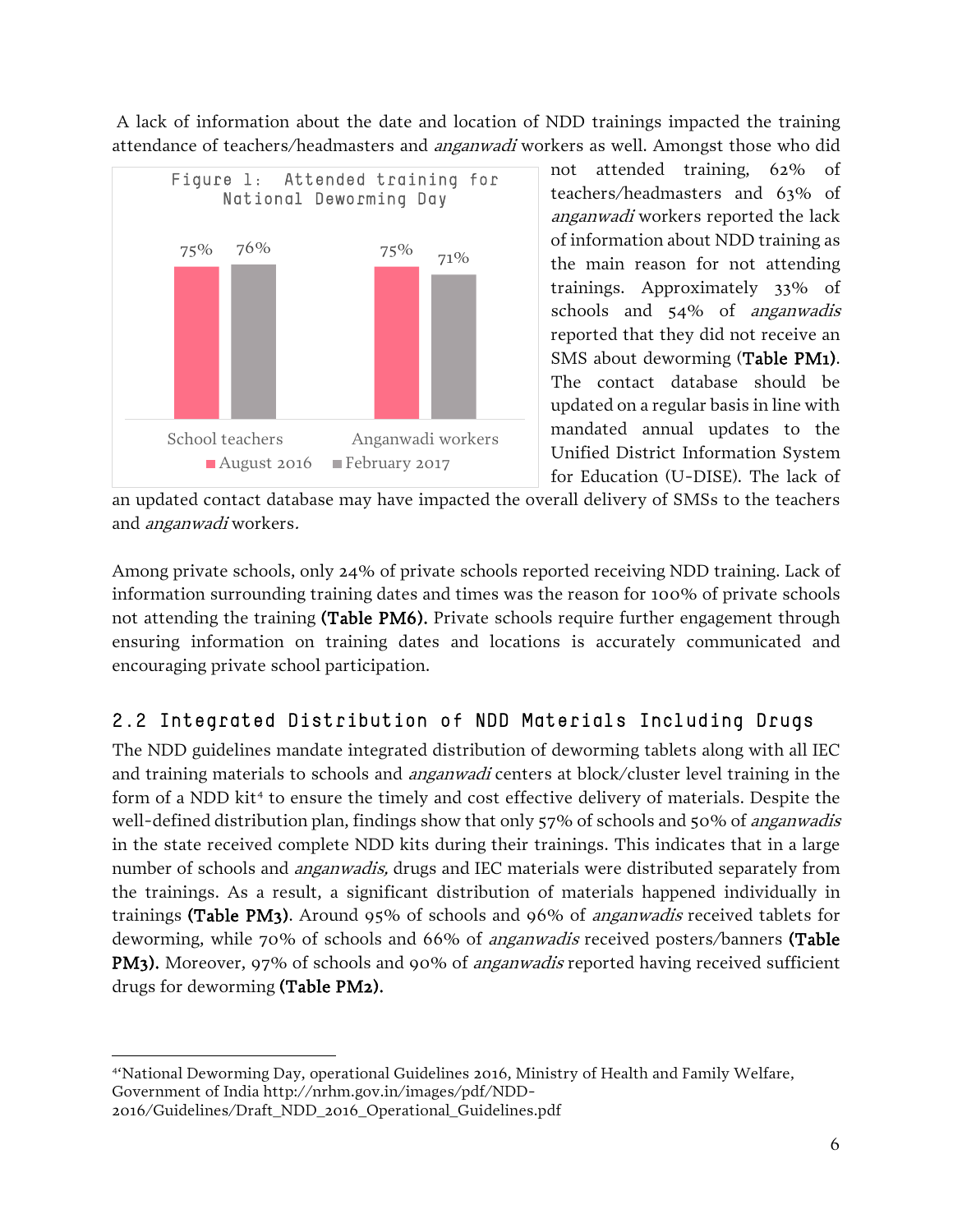Among private schools, around 73% received tablets for deworming. Of those that received tablets, almost all reported having a sufficient quantity. Twenty-five percent of the private schools covered during process monitoring received banners/posters, and 60% of private schools reported receiving handouts/reporting forms for deworming (Table PM6).

# <span id="page-8-0"></span>2.3 Source of Information about the Recent Round of NDD

As depicted in Figure 2, 52% of schools and *anganwadis* reported receiving information on NDD via SMS. About 23% of the schools and 20% of the *anganwadis*, reported hearing about NDD via the television (Figure 2). Twenty-five percent of schools and 18% of *anganwadis* also reported having received information about NDD through the newspaper and 27% of schools and 21% of anganwadis reported receiving information through banners/posters. The radio was the least effective source of information about NDD for this round as only nine percent of schools and seven percent of *anganwadis* reported to hear about NDD through the radio.



## <span id="page-8-1"></span>2.4 NDD Implementation

Although there was a slight decline in the percentage of schools that conducted deworming from August 2016 to February 2017, it was consistent for anganwadis during the same period (Figure 3). The coverage validation data shows that around 94% of schools and 97% of anganwadis had dewormed children during NDD or Mop-Up Day (Table CV1). Out of 177 schools and 172 *anganwadis* that implemented NDD, monitors were able to observe ongoing deworming activity in 49% of schools and 57% of *anganwadis* respectively (Table PM4).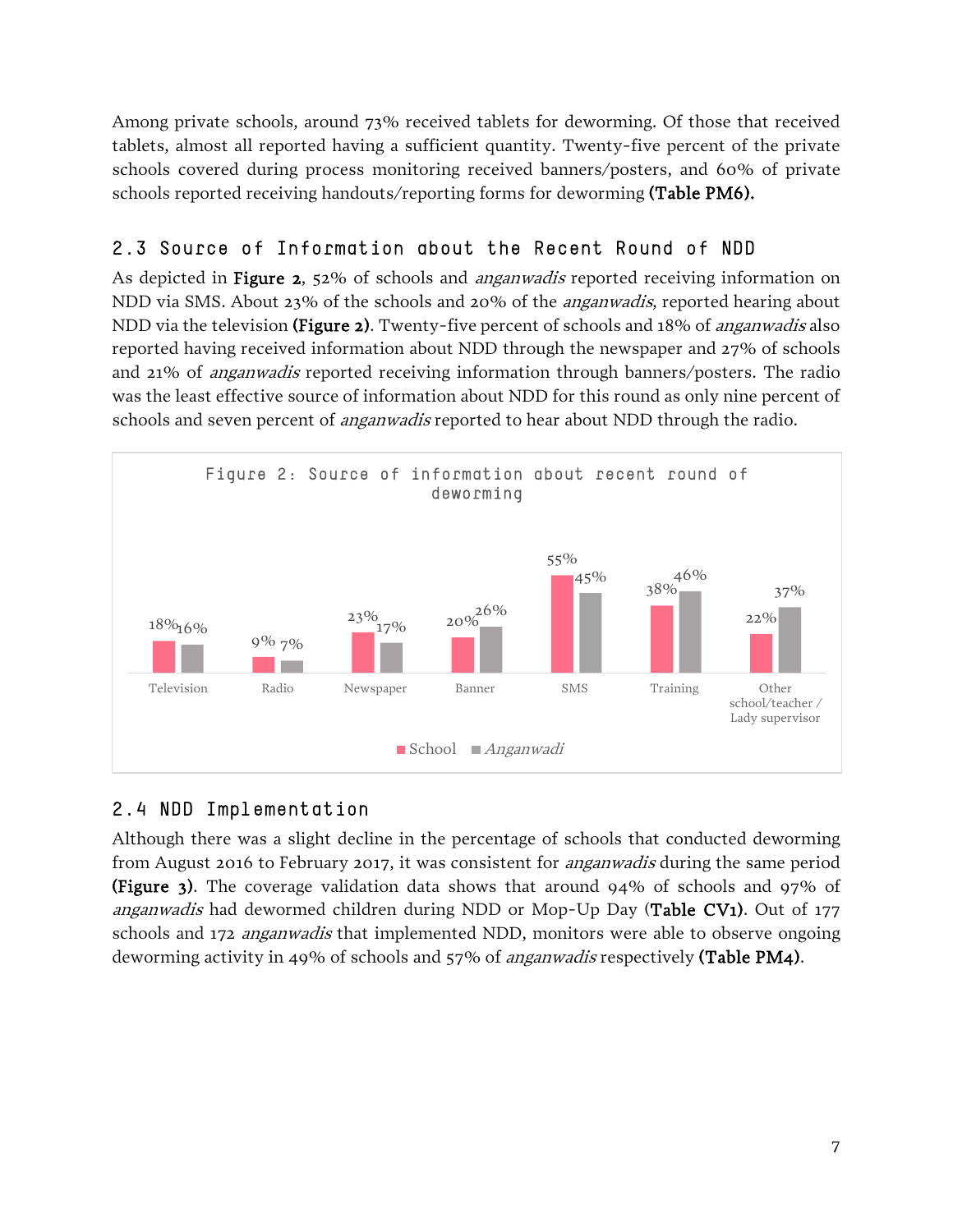#### <span id="page-9-0"></span>2.5 Adverse Events - Knowledge and Management

Interviews with headmasters and teachers and AWWs revealed a high degree of awareness regarding potential adverse events due to deworming and understanding of the appropriate protocols to follow in the case of such events. Abdominal pain was listed as a symptom by 70% of principals followed by vomiting (60%), while 79% of anganwadi workers listed vomiting followed by abdominal pain (70%) as a symptom of an adverse event. Around 17% of school teachers and 33% of anganwadi workers recognized fatigue as a symptom (Table PM5). Further, 75% of teachers and 69% of anganwadi workers knew to make a child lie down in an open, shaded place in case of any symptoms, 37% of schools and anganwadis knew to give ORS/water, and 26% of schools and 29% of anganwadis knew to observe for two hours (Figure 4). Further, 70% of schools and 73% of anganwadis reported the need to call a PHC doctor if symptoms persisted (Table PM5).



### <span id="page-9-1"></span>2.6 Recording Protocol

Coverage validation data demonstrated that 65% of schools and 50% of anganwadis followed correct recording protocols. For the analysis, information on recording protocols was gathered from all schools and anganwadis regardless of the availability of reporting forms at the site. Around 11% of schools and 17% of anganwadis followed partial protocols (marking down different symbols or making a list of dewormed children), however, 24% of schools and 33% of *anganwadis* did not follow any protocol to keep records of dewormed children (Table CV2). Practical sessions on recording protocols for teachers and *anganwadi* workers should be organized during training PHC sessions. As recommended in the NDD guidelines, teachers and anganwadi workers were supposed to retain a copy of reporting forms; however, 36% of headmasters and 31% of *anganwadi* workers were not aware of this requirement (Table PM1). Further, during coverage validation we observed that reporting forms were available in only 41% of schools and 34% of anganwadis.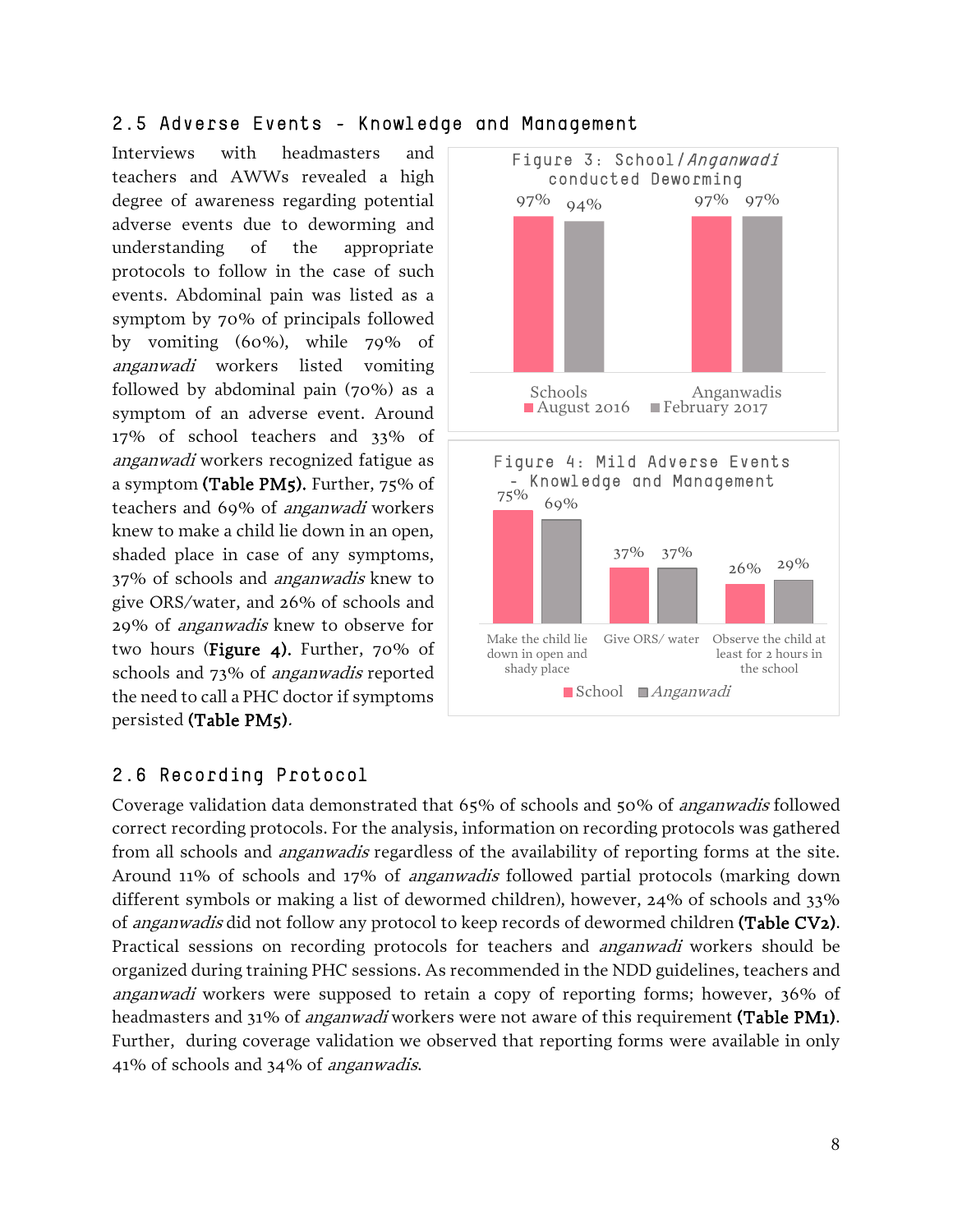As per NDD guidelines, Accredited Social Health Activists (ASHAs) have a critical role to play in the success of the NDD program through generating community awareness and mobilizing out-of-school children. As part of the community mobilization and awareness campaign, ASHAs conduct village meetings with parents and disseminate information through local platforms such as gram panchayats and village health, sanitation, and nutrition committee (VHSNC) meetings to ensure greater coverage. ASHAs inform the community about the harmful effects of worm infestation, benefits of deworming, and behavior change practices required to reduce re-infection to beneficiaries. ASHAs are also the main point of contact for out-of-school children, who are hard to reach and more heavily infected than school going children.

ASHAs receive an orientation on NDD during monthly review meetings. During their training, ASHAs receive a resource toolkit that includes a handout focusing on their roles and responsibilities towards community mobilization. After NDD, anganwadi workers (AWWs) prepare a list of out-of-school school- and preschool-age children who have missed the dose due to absence or sickness and share the list with ASHAs. ASHAs then work to inform parents to have their children be present to take the missed albendazole dose on Mop-Up Day.

Further, as per NDD guidelines, ASHAs are required to prepare a separate list of the children not attending schools and *anganwadis* and submit it to *anganwadi* workers. ASHAs can then claim a payment of Rs. 100 after submission. This incentive further promotes accurate coverage reporting and is intended to support the goal that every eligible child, especially outof-school children, is administered albendazole. However, findings suggest that lists of outof-school (6-19 years) and unregistered (1-5 years) children were available for only 33% of outof-school children and 22% of unregistered children in anganwadis respectively (Table CV1).

### <span id="page-10-0"></span>2.7 Coverage Validation

Verification factors<sup>[5](#page-10-1)</sup> are common indicators to measure the accuracy of reported treatment values for Neglected Tropical Disease control programs. [6](#page-10-2) The verification factor is a comparison of the aggregated number of ticks in school/*anganwadi* registers (indicating that children were dewormed) to the coverage report submitted by schools/anganwadis to the state. Thus, the verification factor was estimated on the basis of the availability of a copy of reporting forms at schools and *anganwadis*. The state-level verification factor for school enrolled children was 0.47, indicating that on average, for every 100 dewormed children reported by the school; forty-seven were verified through available documents. This corresponds to an overall 114% inflation of reporting in the schools, meaning that reported numbers are 100%

<span id="page-10-1"></span> $\overline{a}$ 5 A verification factor of 1 means the schools reported the exact same figures that they recorded on deworming day. A verification factor less than 1 indicates over-reporting, while a verification factor greater than 1 indicates under-reporting.

<span id="page-10-2"></span><sup>6</sup>WHO (2013), Data Quality Assessment tool for Neglected Tropical Diseases: Guidelines for Implementation December 2013.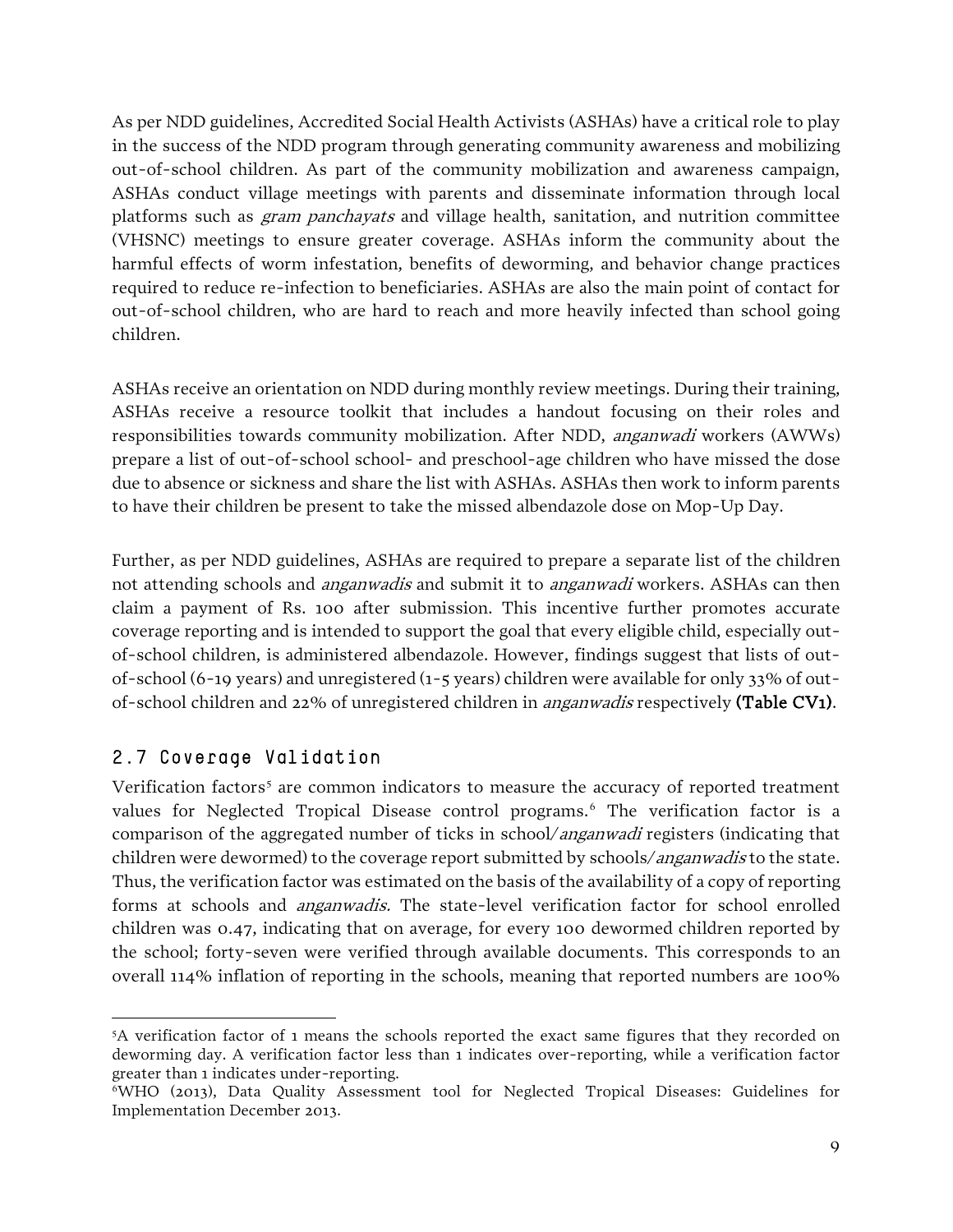higher than the numbers recorded in school attendance registers. Similarly, overall state-level verification factors for children dewormed at anganwadis was 0.73 with an inflation of 36%. **Figure 5** presents the trend in the state inflation rate for schools and *anganwadis* during the August 2016 to February 2017 NDD round. Over the NDD rounds, the inflation rate increased from 35% to 114% in the schools and decreased from 45% to 36% in anganwadis. The increase in the inflation rate in schools can be attributed to a lack of reviews of the aggregated data at school centers prior to submission to health officials. However, category-wise verification factors for registered (1-5 years) and out-of-school (6-19 years) children were 0.70 and 0.69 with a corresponding inflation of 43% and 44% respectively. Moreover, an inflation of 10% (verification factor=0.91) was observed for unregistered children at *anganwadi* centers (Figure 5).

The state government reported 97% coverage in schools and 94% in anganwadis. Through coverage validation, attempts were made to understand the maximum number of children that could have been dewormed in the schools and anganwadis. Coverage validation findings suggest that on average, we could verify 47% of treatment figures reported by schools and 73% by anganwadis. Applying these verification factors to respective government reported coverage, we estimate that 41% (47% of 97) of



children could have been dewormed in the schools and  $61\%$  (73% of 94) in *anganwadis*. The verification factors are based on only those schools and anganwadis where a copy of reporting forms were available for verification. Therefore, adjusted coverage in schools and *anganwadis* based on verification factors needs to be interpreted with caution.

Further, we also estimated NDD treatment coverage in schools considering maximum attendance of children on NDD dates. The coverage estimates based on attendance data provides a more robust estimate as compared to the adjusted coverage based on the verification factor, as maximum attendance is calculated from all the schools covered during coverage validation. Coverage validation data showed that 94% of schools conducted deworming on either NDD or Mop-Up Day, a maximum of 84% of children were in attendance, 97% of children received an albendazole tablet, and 100% of children reported to consume the albendazole tablet under supervision. Taking these factors into account, 74% (0.94\*0.84\*0.97\*0.97) of enrolled children could have been dewormed in the schools. This indicates that NDD coverage in the schools lies somewhere between 41 and 74 percent, below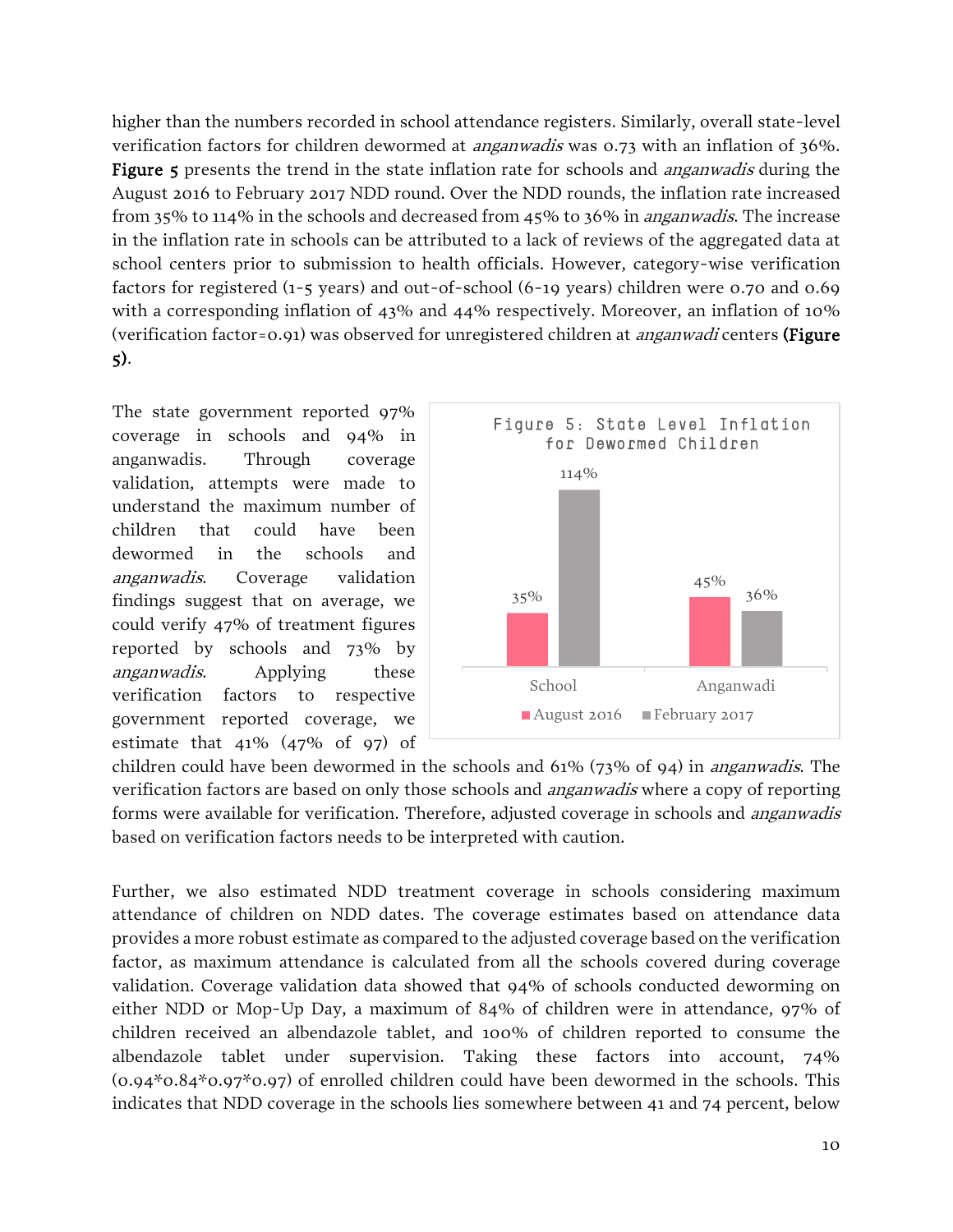the WHO threshold of 75% coverage (Table CV2). Further, unlike schools, as child interviews were not conducted during coverage validation in *anganwadis*, we could not imply an alternate method of estimating the coverage in *anganwadis*.

# <span id="page-12-0"></span>2.8 Trend Analysis

To understand the changes in selected indicators over the NDD rounds; indicators are presented in graphical form below. While the percentage of schools that received sufficient drugs increased over the round, a decline was observed in the percentage of schools that received posters/banners and reporting forms. Although no clear trend was observed in the case of the percentage of schools that received SMSs, performed integrated distribution, and the percentage of schools that followed the correct recording protocol, these indictors declined from the August 2016 NDD round (Figure 6).

Further, the percentage of *anganwadis* that conducted deworming increased over the rounds, the percentage of *anganwadis* that reported receiving sufficient drugs remained the same during the period, and the percentage of *anganwadis* that received posters/banners declined over the round. There was no clear trend in the percentage of *anganwadis* that received handouts/reporting forms and SMSs, performed integrated distribution, and followed correct reporting protocol. However, all these indicators declined from the August 2016 NDD round (Figure 7).



Figure 6: Comparison of training indicators for schools/anganwadis, February 2016 and February 2017 round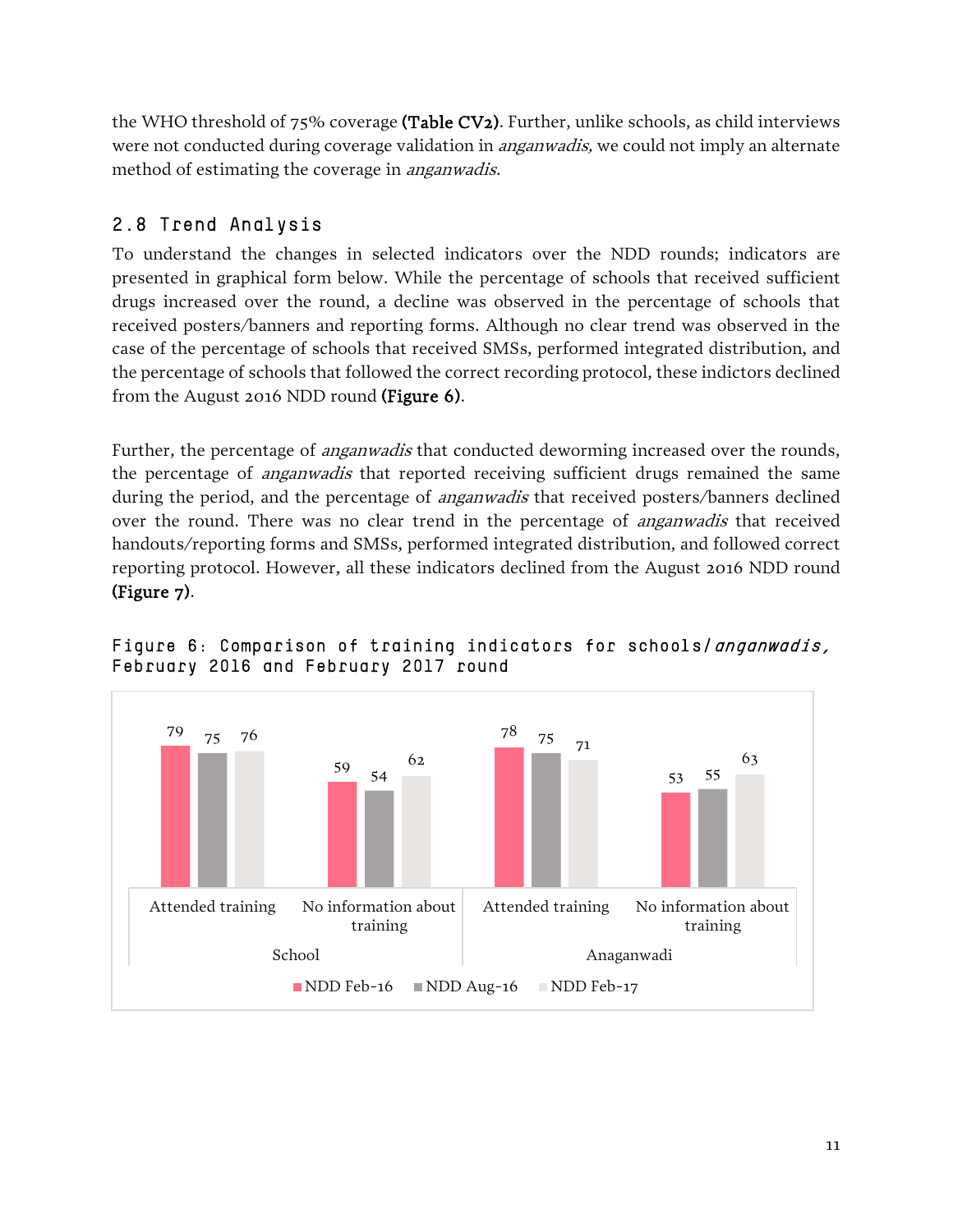![](_page_13_Figure_0.jpeg)

Figure 7: Trend of key indicators in schools, February 2016 and February 2017 round

![](_page_13_Figure_2.jpeg)

![](_page_13_Figure_3.jpeg)

### <span id="page-13-0"></span>3. RECOMMENDATIONS

The independent monitoring exercise conducted during Chhattisgarh's NDD round in February 2017 identifies gaps and opportunities to improve and strengthen future NDD rounds. NDD leverages a fixed-day approach, requiring intensive and coordinated efforts between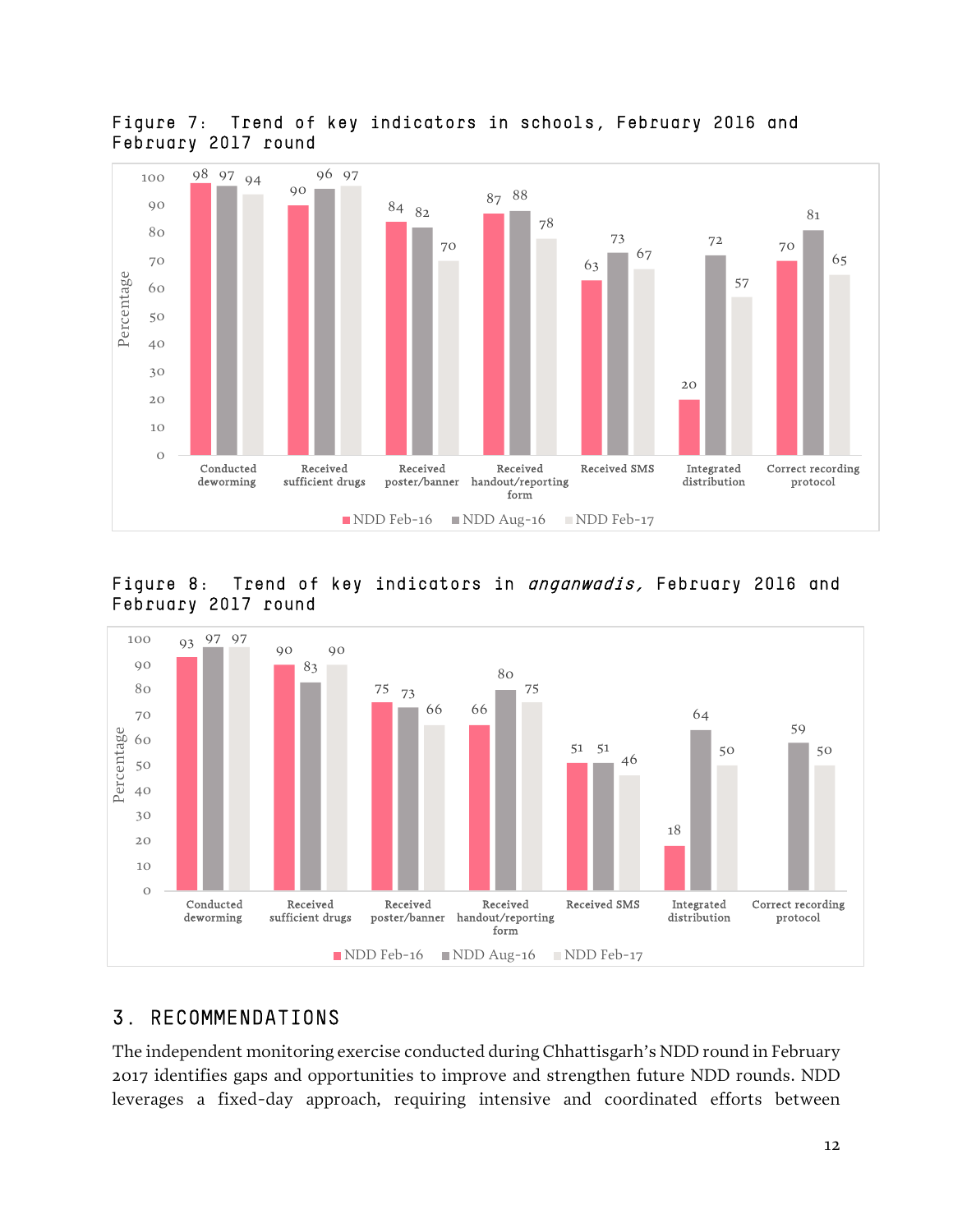stakeholders to successfully implement the program and to prevent gaps and delays. The following are the key recommendations for program improvements that emerged from the process monitoring and coverage validation exercise.

- 1. School teachers' participation in trainings has remained at 75% from the August 2016 to the February 2017 rounds; participation of teachers can be further encouraged in the next round of NDD to ensure the successful implementation of a high quality program. Additionally, private school participation will need to be further strengthened in future round. The pre-planning of sessions and timely communication of training dates and venues to public and private schools and *anganwadis* will be helpful to improve training attendance. Quality assurance tools should be utilized, including training monitoring and sending training reinforcement messages (SMS) to promote awareness about worm infections, its prevention, dose administration, and adverse events management. School teachers who attend training must be mandated to impart adequate training to other teachers in the school.
- 2. Although more than half of the school headmasters and more than four-fifths of the anganwadi workers received deworming related SMSs, the updated contact database of functionaries across all stakeholder departments will further ensure the maximum reach of reinforcement messages among the school teachers and *anganwadi* workers. This will facilitate comprehensive, effective, and timely dissemination of information to functionaries. For future rounds, all stakeholder departments will be encouraged to follow a systematic mechanism to restructure the database as per the administrative allotment of 27 districts.
- 3. While a significant increase in integrated distribution is evident from the August 2016 to February 2017 NDD round, it can be further strengthened with a focused approach. Most schools and *anganwadis* received training and IEC materials outside of training sessions, revealing poorly integrated distribution. Focused efforts are required to align the distribution cascade (NDD kits) to be handed over to the teachers/headmasters and anganwadi workers at the time of training. To effectively facilitate distribution at block level trainings, efficient planning for timely drug procurement and dissemination of training schedules is required. Reinforcement on integrated distribution during video conferences and through SMS alerts will also be helpful in facilitating an integrated distribution.
- 4. Greater emphasis should be placed on generating community awareness and mobilizing out-of-school children to achieve high treatment coverage. As a substantial proportion of anganwadi centers did not have a list of unregistered and out-of-school children, greater involvement of ASHAs in mobilizing out-of-school children and spreading awareness on deworming benefits is needed. Efforts are required to increase ASHA participation and engage ASHAs to prepare these lists in their communities. ASHA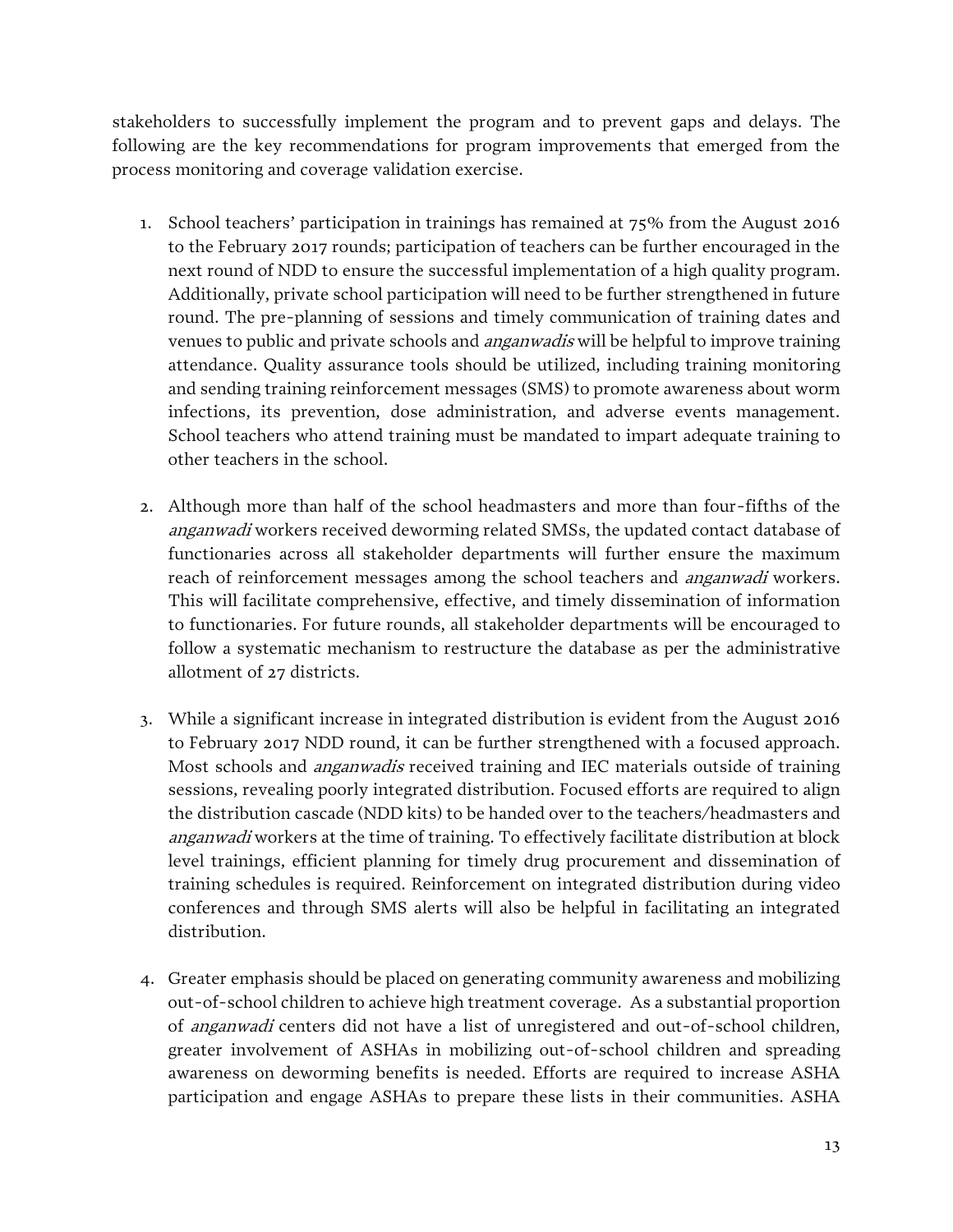participation could be further strengthened by highlighting the role of ASHAs in the joint directive, encouraging their participation in training sessions, and sending reminder SMSs to them with information on incentives.

- 5. As findings revealed a decreased performance of private schools on monitoring indicators, efforts should be given to encourage the participation of private schools in training, facilitating drug logistics, sharing IEC materials, and managing adverse events.
- 6. Coverage validation data demonstrated that 65% of schools and 50% of anganwadis followed correct recording protocols, which directly affects the evaluation of reported coverage data. Greater emphasis on recording protocols during training is likely to improve the quality of coverage data in the next round. Training and SMS reinforcement messages should highlight the importance of following correct reporting protocols and maintaining accurate and complete documentation. Practical sessions on recording protocols for teachers and *anganwadi* workers should be organized during primary health center (PHC) level training sessions.
- 7. The maximum attendance observed in schools decreased from 94% in August 2016 to 84% in February 2017; thus, in order to achieve high NDD coverage in the state, emphasis should be placed on increasing the attendance in the schools on NDD and Mop-Up Day.
- 8. Coverage validation findings revealed a lesser availability of a copy of reporting forms at schools and *anganwadis*, which directly affects the evaluation of reported coverage data. Along with providing two copies of reporting forms during training, trainers should ensure that teachers/headmasters and *anganwadi* workers understand the directive to maintain a copy of reporting forms.

## <span id="page-15-0"></span>4. WAY FORWARD

Program monitoring of the February 2017 round of NDD in Chhattisgarh has provided useful insights on opportunities to increase coverage in future NDD rounds, while also identifying gaps in program planning and implementation. Evidence Action will continue to work with the Government of Chhattisgarh to coordinate efficient planning for future rounds, strategies for integrated distribution and its supervision, and ways to improve adherence to recording and reporting protocol. Additionally, attention needs to be directed on scaling the program in private schools. ASHAs and *anganwadi* workers must be further engaged and encouraged to conduct community meetings, mobilize out-of-school children, and facilitate health education activities.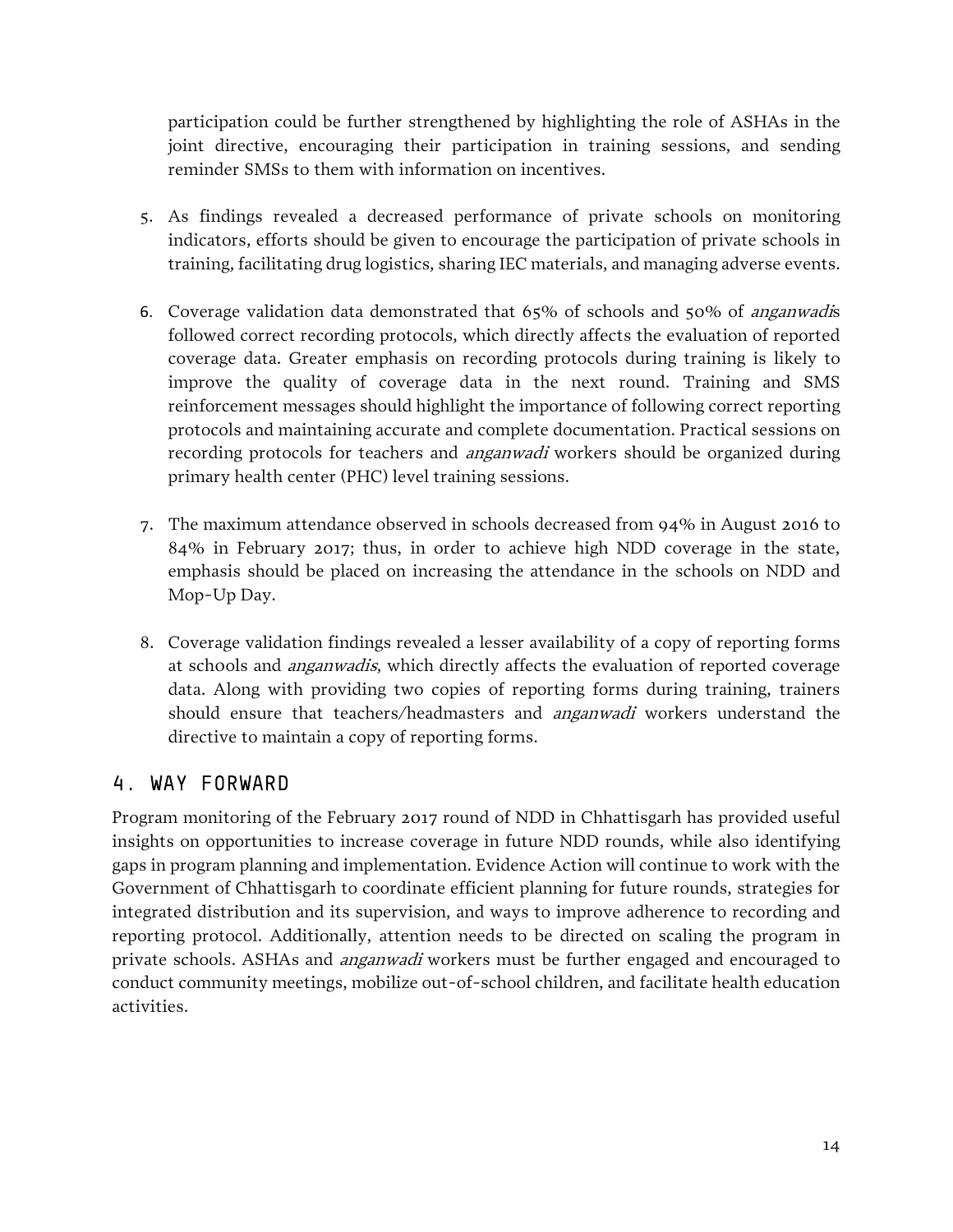## <span id="page-16-0"></span>ANNEXURE:

 $\overline{a}$ 

#### Table PM1: Training, awareness and source of information about NDD among teachers/headmasters and anganwadi workers, February 2017

| Indicators                                                        |             | School         |    |                       | Anganwadi    |              |  |  |
|-------------------------------------------------------------------|-------------|----------------|----|-----------------------|--------------|--------------|--|--|
|                                                                   | Denominator | Numerator      | %  | Denominator Numerator |              | %            |  |  |
| Attended training for                                             |             |                |    |                       |              |              |  |  |
| current round of NDD                                              | 193         | 117            | 76 | 191                   | 136          | 71           |  |  |
| Reasons for not attending NDD training (Multiple Response)        |             |                |    |                       |              |              |  |  |
| Location was too far away                                         | 76          | 3              | 4  | 55                    | 3            | 5            |  |  |
| Did not know the                                                  | 76          |                |    |                       |              |              |  |  |
| date/timings/venue                                                |             | 47             | 62 | 55                    | 35           | 63           |  |  |
| Busy in other                                                     | 76          |                |    |                       |              |              |  |  |
| official/personal work                                            |             | 10             | 13 | 55                    | 10           | 18           |  |  |
| Attended deworming                                                | 76          |                |    |                       |              |              |  |  |
| training in the past                                              |             | 25             | 33 | 55                    | 12           | 22           |  |  |
| Not necessary                                                     | 76          | $\overline{4}$ | 5  | 55                    | 5            | 9            |  |  |
| No incentives/no financial                                        | 76          |                |    |                       | $\mathbf{O}$ | $\mathbf{O}$ |  |  |
| support                                                           |             | $\overline{4}$ | 5  | 55                    |              |              |  |  |
| Trained teacher provided training to:                             |             |                |    |                       |              |              |  |  |
| All other teachers                                                | 117         | 73             | 62 | NA                    | NA           | NA           |  |  |
| Few teachers                                                      | 117         | 25             | 21 | NA                    | NA           | NA           |  |  |
| No (himself/herself only                                          | 117         | 9              | 7  | NA                    | NA           | NA           |  |  |
| teacher)                                                          |             |                |    |                       |              |              |  |  |
| No, did not train other                                           | 117         | 10             | 8  | NA                    | NA           | NA           |  |  |
| teachers                                                          |             |                |    |                       |              |              |  |  |
| Awareness about the ways                                          |             |                |    |                       |              |              |  |  |
| a child can get worm                                              | 193         | 167            | 87 | 191                   | 158          | 87           |  |  |
| infection                                                         |             |                |    |                       |              |              |  |  |
| Different ways a child can get worm infection (Multiple Response) |             |                |    |                       |              |              |  |  |
| Not using sanitary latrine                                        | 167         | 61             | 37 | 158                   | 64           | 41           |  |  |
| Having unclean                                                    | 167         | 123            | 73 | 158                   | 118          | 75           |  |  |
| surroundings                                                      |             |                |    |                       |              |              |  |  |
| Consume vegetables and                                            | 167         | 103            | 62 | 158                   | 100          | 63           |  |  |
| fruits without washing                                            |             |                |    |                       |              |              |  |  |
| Having uncovered food and                                         | 167         | 99             | 59 | 158                   | 90           | 57           |  |  |
| drinking dirty water                                              |             |                |    |                       |              |              |  |  |
| Having long and dirty nails                                       | 167         | 101            | 60 | 158                   | 94           | 60           |  |  |
| Moving in bare feet                                               | 167         | 102            | 61 | 158                   | 75           | 48           |  |  |
| Having food without<br>washing hands                              | 167         | 122            | 73 | 158                   | 104          | 66           |  |  |
| Not washing hands after                                           |             |                |    |                       |              |              |  |  |
| using toilets                                                     | 167         | 99             | 59 | 158                   | 87           | 55           |  |  |
| Awareness about all the                                           |             |                |    |                       |              |              |  |  |
| possible ways a child can                                         | 167         | 20             | 12 | 158                   | 23           | 15           |  |  |
| get a worm infection <sup>7</sup>                                 |             |                |    |                       |              |              |  |  |
|                                                                   |             |                |    |                       |              |              |  |  |

<span id="page-16-1"></span><sup>7</sup> Includes those who were aware that a child can get worm infection if she/he does not use sanitary latrine, have unclean surroundings, consume vegetable and fruits without washing, have uncovered food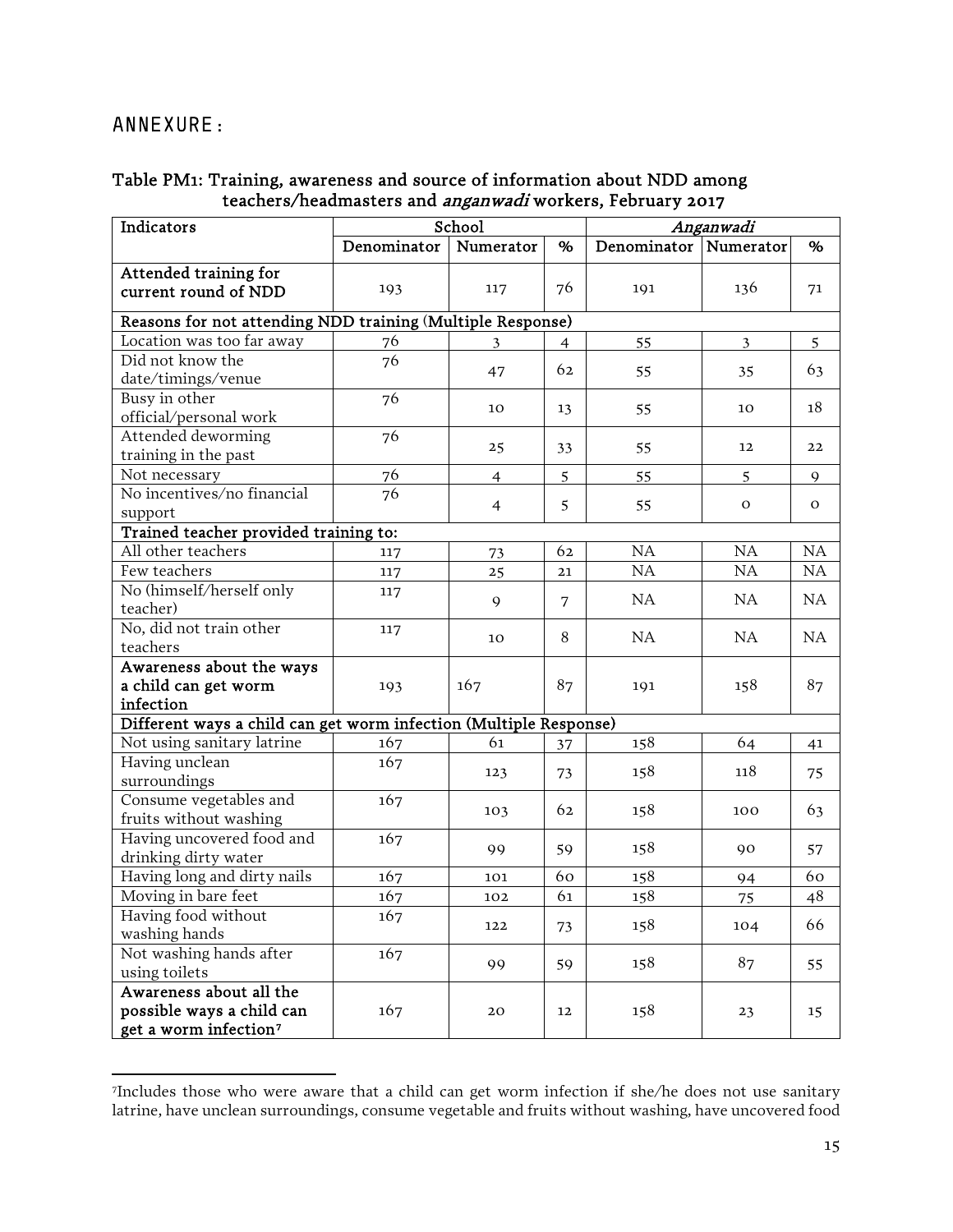| Indicators                                                             | School<br>Anganwadi |           |                |             |           |    |
|------------------------------------------------------------------------|---------------------|-----------|----------------|-------------|-----------|----|
|                                                                        | Denominator         | Numerator | %              | Denominator | Numerator | %  |
| Perception that health                                                 |                     |           |                |             |           |    |
| education should be                                                    | 193                 | 189       | 98             | 191         | 184       | 96 |
| provided to children                                                   |                     |           |                |             |           |    |
| Knowledge about correct dose of albendazole tablet                     |                     |           |                |             |           |    |
| 1-2 years of children                                                  | NA                  | <b>NA</b> | <b>NA</b>      | 191         | 184       | 96 |
| 6-19 years of children                                                 | 193                 | 187       | 97             | 191         | 182       | 95 |
| Awareness about non-administration of albendazole tablet to sick child |                     |           |                |             |           |    |
| Will administer albendazole<br>tablet to sick child                    | 193                 | 10        | 5              | 191         | 7         | 4  |
| Will not administer<br>Albendazole tablet to sick chil                 | 193                 | 183       | 95             | 191         | 184       | 96 |
| Awareness about consuming albendazole tablet                           |                     |           |                |             |           |    |
| Chew the tablet                                                        | 193                 | 198       | 98             | 191         | 185       | 97 |
| Swallow the tablet directly                                            | 193                 | 4         | $\overline{a}$ | 191         | 6         | 3  |
| Awareness about                                                        |                     |           |                |             |           |    |
| supervised administration                                              | 193                 | 180       | 93             | 191         | 183       | 96 |
| of albendazole                                                         |                     |           |                |             |           |    |
| Awareness about the last                                               |                     |           |                |             |           |    |
| date for submitting the                                                | 193                 | 57        | 30             | 191         | 44        | 23 |
| reporting form                                                         |                     |           |                |             |           |    |
| Aware that completed                                                   |                     |           |                |             |           |    |
| reporting form should be<br>submitted to ANM                           | 193                 | 124       | 64             | 191         | 131       | 69 |
| Awareness about retaining                                              |                     |           |                |             |           |    |
| a copy of the reporting                                                | 193                 | 165       | 86             |             | 163       | 85 |
| form post submission                                                   |                     |           |                | 191         |           |    |
| Source of information about current NDD round (Multiple Response)      |                     |           |                |             |           |    |
| Television                                                             | 193                 | 44        | 23             | 191         | 39        | 20 |
| Radio                                                                  | 193                 | 19        | $\mathsf{Q}$   | 191         | 15        | 8  |
| Newspaper                                                              | 193                 | 48        | 25             | 191         | 35        | 18 |
| Banner                                                                 | 193                 | 53        | 27             | 191         | 40        | 21 |
| <b>SMS</b>                                                             | 193                 | 101       | 52             | 191         | 45        | 24 |
| Other                                                                  | 193                 |           |                |             |           |    |
| school/teacher/anganwadi                                               |                     | 92        | 48             | 191         | 64        | 34 |
| worker                                                                 |                     |           |                |             |           |    |
| Training                                                               | 193                 | 47        | 25             | 191         | 100       | 52 |
| Received SMS for current<br>NDD round                                  | 193                 | 130       | 67             | 191         | 87        | 46 |

 $\overline{a}$ and drinking dirty water, have long and dirty nails, moves in bare fee, have food without washing hands and not washing hands after using toilets.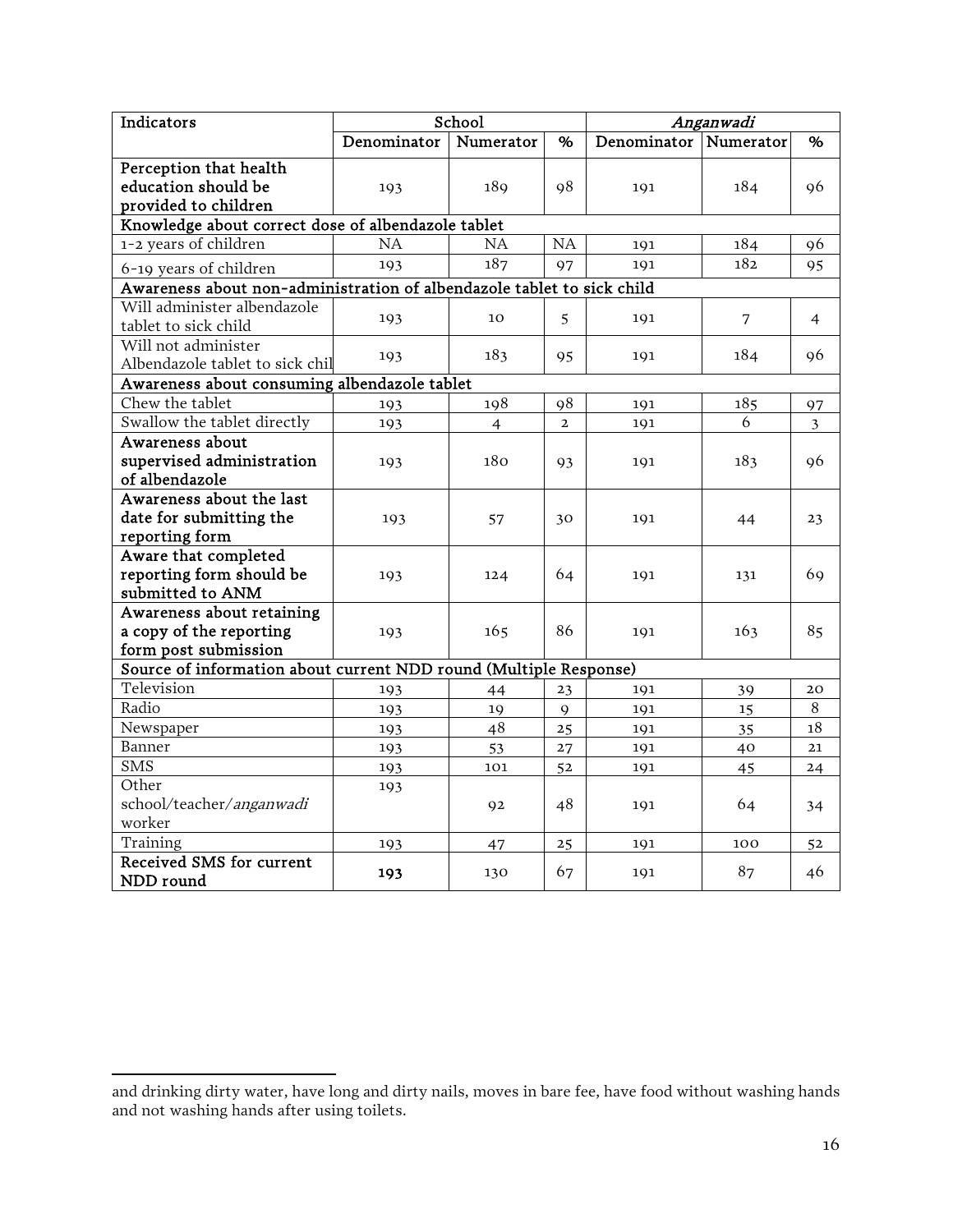Table PM2: Deworming activity, availability of albendazole tablets, and list of unregister out-of-school children, February 2017

| Indicators                                          |            | School         |             |              | Anganwadi      |                   |
|-----------------------------------------------------|------------|----------------|-------------|--------------|----------------|-------------------|
|                                                     | Denominato | Numerato       | %           | Denominato   | Numerato       | %                 |
|                                                     | r          | r              |             | $\mathbf{r}$ | $\mathbf{r}$   |                   |
| Albendazole tablet administered on the day of visit |            |                |             |              |                |                   |
| Yes, ongoing                                        | 193        | 65             | 34          | 191          | 90             | 47                |
| Yes, already done                                   | 193        | 65             | 34          | 191          | 58             | 30                |
| Yes, after sometime                                 | 193        | 47             | 24          | 191          | 24             | $12 \overline{ }$ |
| No, will not                                        | 193        | 16             | $\,8\,$     | 191          |                |                   |
| administer today                                    |            |                |             |              | 19             | 9                 |
| Schools/anganwadi                                   |            |                |             |              |                |                   |
| $s$ conducted                                       | 193        | 182            | 94          | 191          | 179            | 93                |
| deworming on                                        |            |                |             |              |                |                   |
| either of the day <sup>8</sup>                      |            |                |             |              |                |                   |
| Schools/anganwadi                                   |            |                |             |              |                |                   |
| $s$ conducted                                       | 96         | 90             | 94          | 96           | 90             | 94                |
| deworming on                                        |            |                |             |              |                |                   |
| NDD <sup>9</sup>                                    |            |                |             |              |                |                   |
| Schools/anganwadi                                   |            |                |             |              |                |                   |
| s conducted                                         | 97         | 87             | 90          | 95           | 82             | 86                |
| deworming on                                        |            |                |             |              |                |                   |
| Mop-Up Day <sup>10</sup>                            |            |                |             |              |                |                   |
| Attendance on                                       | 12312      | 7547           | 61          | NA           | NA             | NA                |
| <b>NDD</b>                                          |            |                |             |              |                |                   |
| Attendance on                                       | 10065      | 7069           | 70          | NA           | NA             | NA                |
| Mop-Up Day                                          |            |                |             |              |                |                   |
| Reasons for not conducting deworming                |            |                |             |              |                |                   |
| No information<br>Albendazole tablet                | 12         | 8              | 67          | 12           | $\mathfrak{Z}$ | 25                |
|                                                     | 12         | $\overline{2}$ | 24          | 12           | 5              | 42                |
| not received<br>Apprehension of                     |            |                |             |              |                |                   |
| adverse events                                      | 12         | $\mathbf{1}$   | 9           | 12           | $\mathbf{1}$   | $8\,$             |
| Others <sup>11</sup>                                |            |                |             |              |                |                   |
| Anganwadis having                                   | 12         | $\mathbf O$    | $\mathbf O$ | 12           | $\mathbf O$    | $\Omega$          |
| list of                                             |            |                |             |              |                |                   |
| unregistered/out-                                   | NA         | <b>NA</b>      | NA          | 191          | 93             | 49                |
| of-school children                                  |            |                |             |              |                |                   |
| Albendazole was                                     |            |                |             |              |                |                   |
| administered to                                     |            |                |             |              |                |                   |
| out-of-school                                       | NA         | NA             | NA.         | 172          | 126            | 73                |
| children                                            |            |                |             |              |                |                   |
| Albendazole was                                     |            |                |             |              |                |                   |
| administered to                                     | NA         | NA             | NA          | 172          | 116            | 67                |
|                                                     |            |                |             |              |                |                   |

<span id="page-18-0"></span><sup>&</sup>lt;sup>8</sup> Schools/anganwadis administered albendazole tablet to children either on NDD or Mop-Up Day 9 Based on the samples visited on NDD.

<span id="page-18-2"></span><span id="page-18-1"></span><sup>&</sup>lt;sup>10</sup>Based on the samples visited on Mop-Up Day only.

<span id="page-18-3"></span><sup>11</sup>School administer the albendazole tablet to children a day before holiday, children/student absent, postponed due to festivals.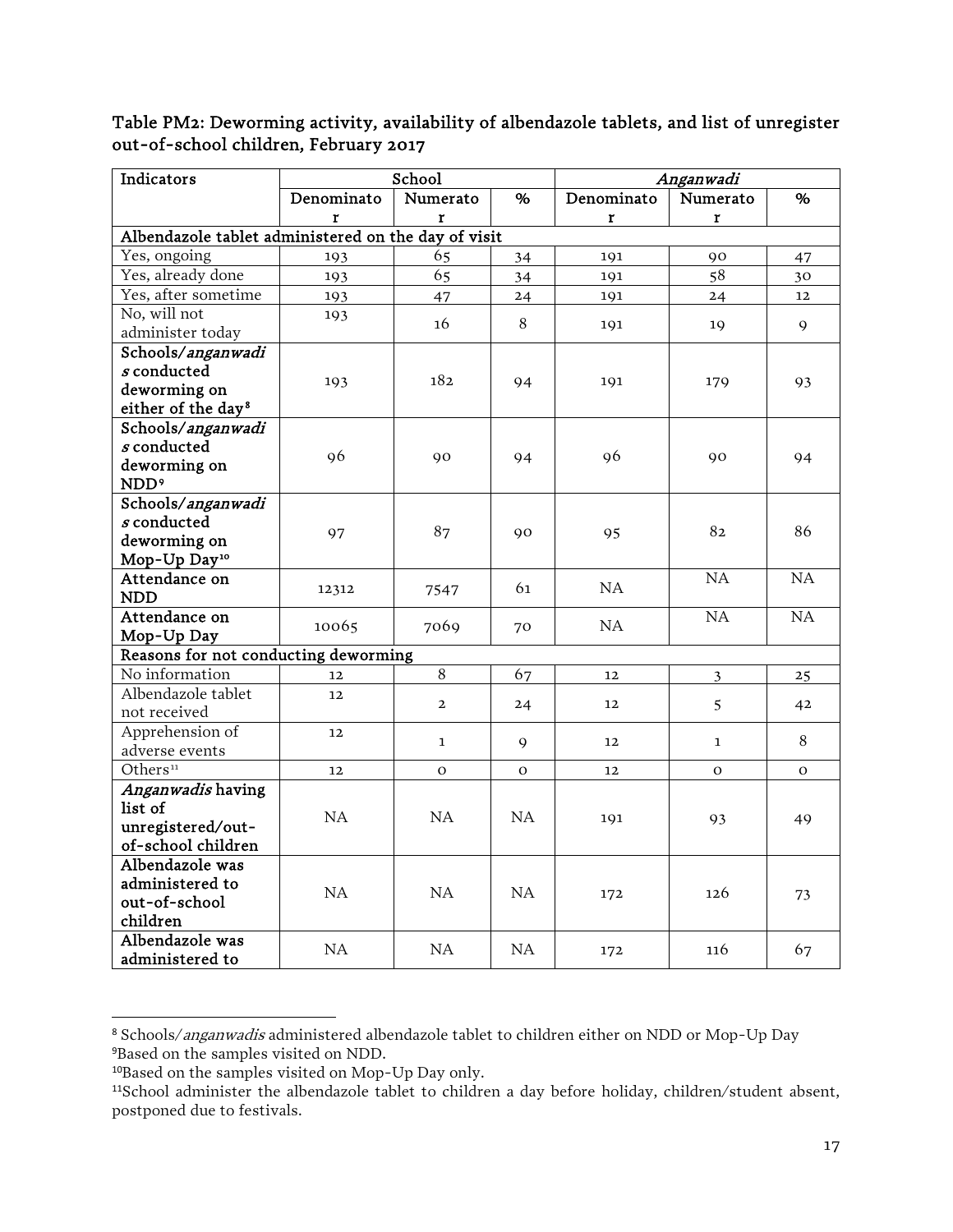| unregistered<br>children                                       |     |     |    |     |     |    |
|----------------------------------------------------------------|-----|-----|----|-----|-----|----|
| Sufficient quantity<br>of albendazole<br>tablets <sup>12</sup> | 183 | 187 | 97 | 183 | 164 | 90 |

Table PM3: Integrated distribution of albendazole tablets and IEC materials, February 2017

| Items                                    |              | Schools          |                           |             |                                                      |                 | Anganwadi                       |              |  |
|------------------------------------------|--------------|------------------|---------------------------|-------------|------------------------------------------------------|-----------------|---------------------------------|--------------|--|
|                                          | Receive      | Denominator      | Receive                   | Verified    | Receive                                              | Denominator     | Receive                         | Verifie      |  |
|                                          | d            | ×.               | d in                      |             | d                                                    | ×               | d in                            | d            |  |
|                                          | $(N = 193)$  |                  | training                  |             | $(N = 250)$                                          |                 | training                        |              |  |
| Albendazole<br>tablet                    | $95\% (183)$ | 183              | $97\% (177)$ 97\% (178)   |             | $96\% (183)$                                         | 183             | $94\%$ (172) $96\%$ (176)       |              |  |
| Poster/banner                            | $70\%(135)$  | 135              | $96\%$ (130) $96\%$ (130) |             | $66\%$ (126)                                         | 126             | $93\%$ (117) $\left 98\%$ (123) |              |  |
| Handouts/<br>reporting<br>form           | $78\%$ (151) | 151              |                           |             | $93\%$ (140) $\left  94\%$ (142) $\left  75\%$ (143) | 143             | $87\%$ (125)   93\% (133)       |              |  |
| Received all<br>materials                | $63\%(121)$  | 121              | $91\%$ (11)               | $89\%(107)$ | $58\%$ (110)                                         | 110             | $87\%$ (96)                     | $91\% (100)$ |  |
| Integrated<br>distribution <sup>13</sup> |              | $57\%$ (110/193) |                           |             |                                                      | $50\% (96/191)$ |                                 |              |  |

Note: N is the denominator for item "Received" for schools and anganwadis

Numerators for "Received in training" and "Verified" are given in parentheses.

\*Indicates common denominator for "Received in training" and "Verified"

#### Table PM4: Implementation of deworming activity and observation of monitor's, February 2017

| Indicators                                |            | Schools      |      | Anganwadi  |           |           |  |
|-------------------------------------------|------------|--------------|------|------------|-----------|-----------|--|
|                                           | Denominato | Numerato     | $\%$ | Denominato | Numerato  | $\%$      |  |
|                                           | r          | г            |      |            | r         |           |  |
| Deworming activity was taking             |            | 86           |      |            |           |           |  |
| place                                     | 177        |              | 49   | 172        | 98        | 57        |  |
| Albendazole tablets were administered by  |            |              |      |            |           |           |  |
| Teacher/headmaster                        | 65         | 62           | 95   | NA.        | <b>NA</b> | <b>NA</b> |  |
| Anganwadi worker                          | 65         |              | 1.   | 90         | 76        | 84        |  |
| ASHA                                      | 65         | 1.           | 1.   | 90         | 7         | 8         |  |
| <b>ANM</b>                                | 65         | $\mathbf{2}$ | ٦    | 90         |           | 8         |  |
| Followed recording protocol <sup>14</sup> | 130        | 113          | 87   | 148        | 124       | 84        |  |
| Protocol followed                         |            |              |      |            |           |           |  |
| Putting single/double tick                | 94         | 113          | 83   | 124        | 89        | 72        |  |
| Put different symbols                     | 16         | 113          | 14   | 124        | 9         | 7         |  |
| Prepare the separate list for             | 4          | 113          | 33   | 124        | 26        | 21        |  |
| dewormed                                  |            |              |      |            |           |           |  |

 $\overline{a}$ <sup>12</sup> This indicator is based on the sample that received albendazole tablet.

<span id="page-19-1"></span><span id="page-19-0"></span>13Integrated distribution of NDD kits includes albendazole tablet, banner/poster and handout-

reporting forms and provided to schools and AWCs during the trainings at block or PHC level.

<span id="page-19-2"></span><sup>&</sup>lt;sup>14</sup> Any recording protocol implies putting single tick  $(\checkmark)$ , double tick  $(\checkmark\checkmark)$ , any other symbol or preparing separate list for all those children administered albendazole tablets on NDD or Mop-Up Day.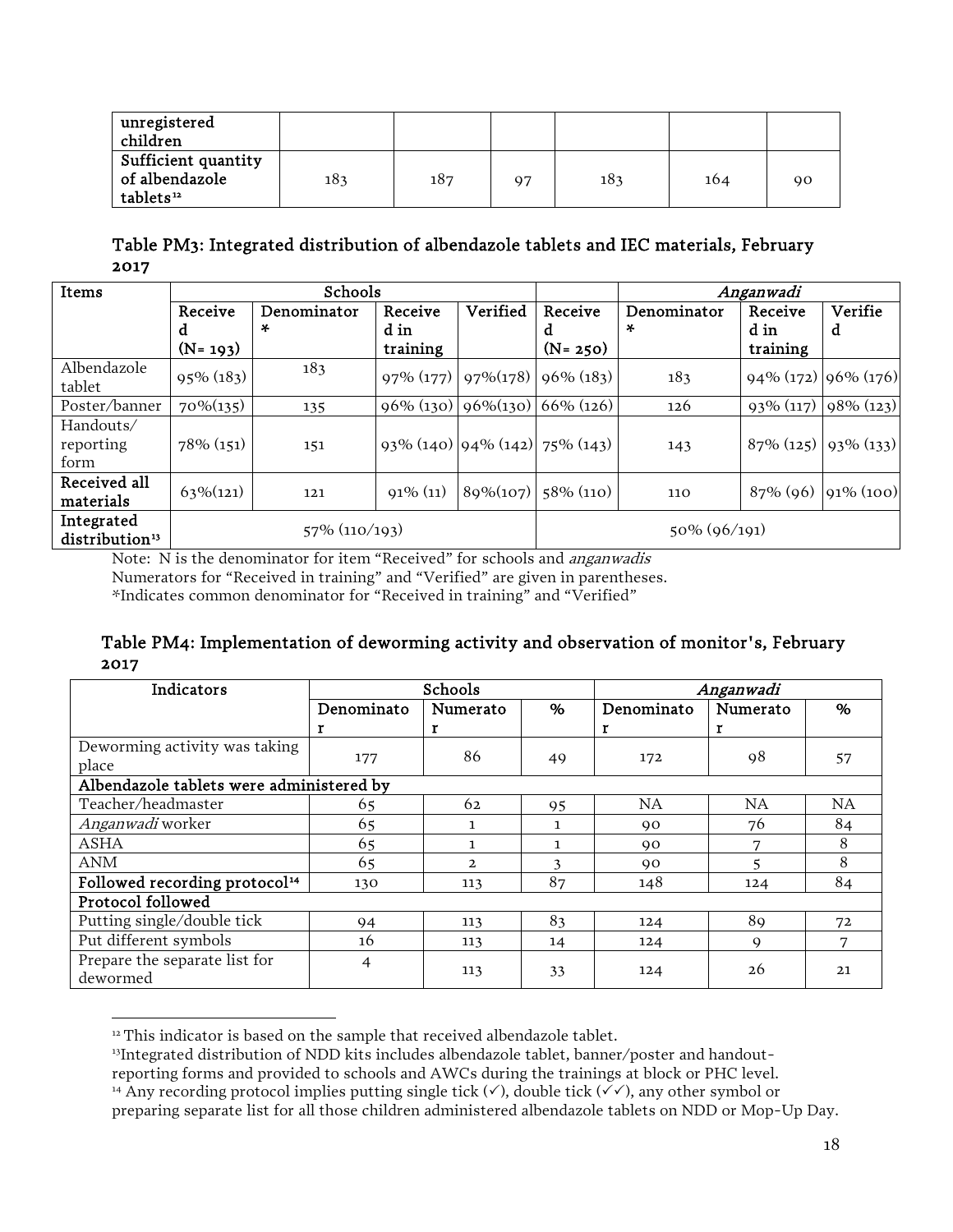<span id="page-20-0"></span>

| Visibility of poster/banner<br>during visits | . |  |  | 120 |  | υo |
|----------------------------------------------|---|--|--|-----|--|----|
|----------------------------------------------|---|--|--|-----|--|----|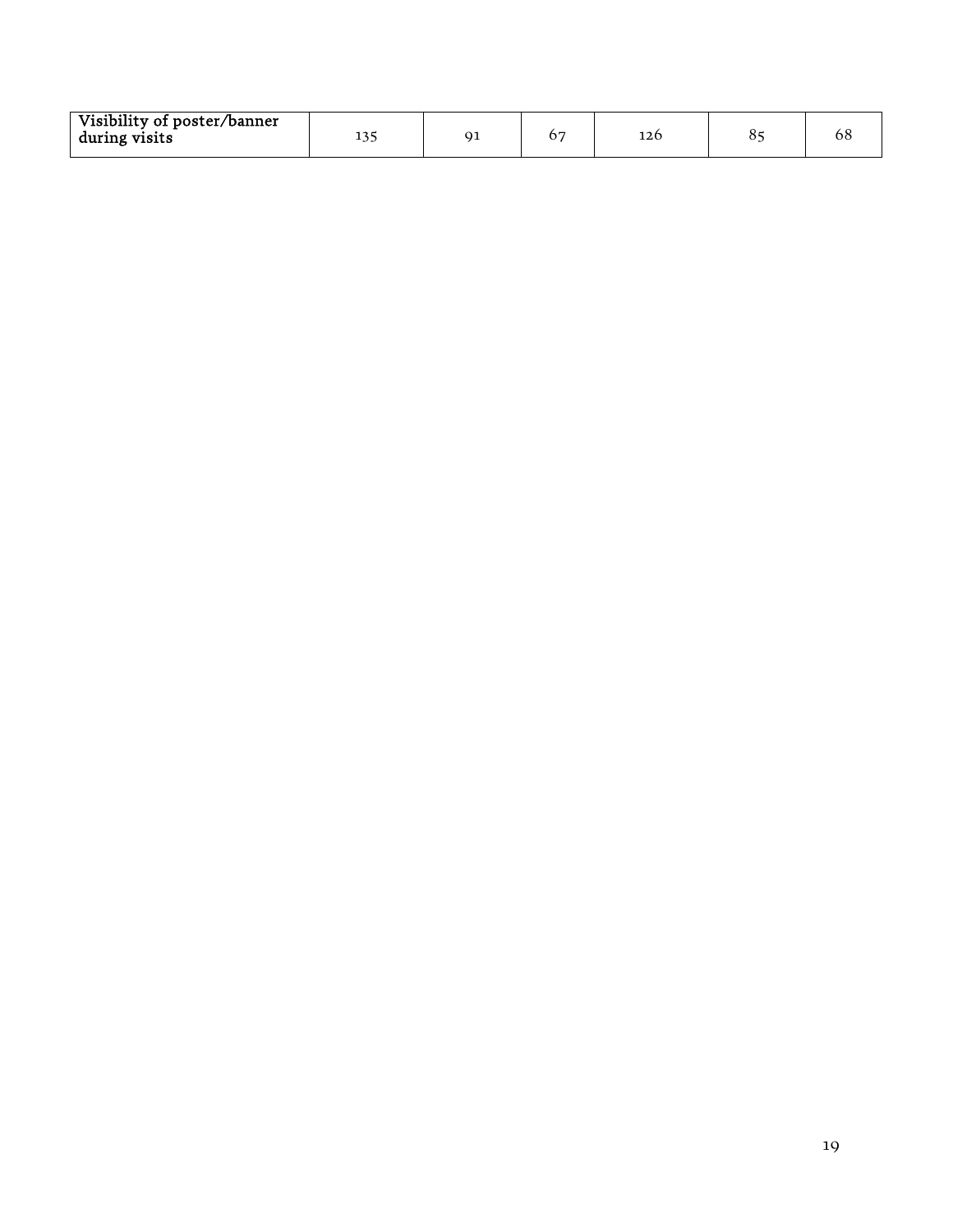| Indicators                                               |            | Schools         |      |             | Anganwadi      |                |
|----------------------------------------------------------|------------|-----------------|------|-------------|----------------|----------------|
|                                                          | Denominato | Numerato        | $\%$ | Denominator | Numerato       | %              |
|                                                          | r          | $\mathbf{r}$    |      |             | r              |                |
| Opinion of occurrence of an                              |            |                 |      |             |                |                |
| adverse event after                                      | 193        | 43              | 22   | 191         | 33             | 17             |
| administering albendazole                                |            |                 |      |             |                |                |
| tablet                                                   |            |                 |      |             |                |                |
| Knowledge of possible adverse events (Multiple Response) |            |                 |      |             |                |                |
| Mild abdominal pain                                      | 43         | 30              | 70   | 33          | 23             | 70             |
| Nausea                                                   | 43         | 21              | 49   | 33          | 19             | 58             |
| Vomiting                                                 | 43         | 26              | 60   | 33          | 26             | 79             |
| Diarrhea                                                 | 43         | 7               | 16   | 33          | 10             | 30             |
| Fatigue                                                  | 43         | 7               | 17   | 33          | 11             | 33             |
| All possible adverse event <sup>15</sup>                 | 43         | $\mathfrak{Z}$  | 7    | 33          | $\mathfrak{Z}$ | $\mathsf{Q}$   |
| Awareness about mild adverse event management            |            |                 |      |             |                |                |
| Make the child lie down in                               | 193        | 144             | 75   | 191         | 131            | 69             |
| open and shade/shaded place                              |            |                 |      |             |                |                |
| Give ORS/water                                           | 193        | 65              | 37   | 191         | 70             | 37             |
| Observe the child at least for                           | 193        | 51              | 26   | 191         | 56             | 29             |
| 2 hours in the school                                    |            |                 |      |             |                |                |
| Don't know/don't remember                                | 193        | 17              | 8    | 191         | 24             | 13             |
| Awareness about severe adverse event management          |            |                 |      |             |                |                |
| Call PHC or emergency                                    | 193        | 135             | 70   | 191         | 140            | 73             |
| number                                                   |            |                 |      |             |                |                |
| Take the child to the hospital                           | 193        | 117             | 61   | 191         | 113            | 59             |
| /call doctor to school                                   |            |                 |      |             |                |                |
| Don't know/don't remember                                | 193        | 7               | 3    | 191         | 7              | $\overline{4}$ |
| Occurrence of cases of any                               | 130        | 10 <sup>°</sup> | 7    | 148         | 10             | 7              |
| adverse event                                            |            |                 |      |             |                |                |
| Available contact numbers                                |            |                 |      |             |                |                |
| of the nearest ANM or MO-                                | 193        | 149             | 77   | 191         | 168            | 88             |
| PHC                                                      |            |                 |      |             |                |                |

#### Table PM5: Knowledge of Adverse events and Its Management, February 2017

<span id="page-21-4"></span><span id="page-21-3"></span><span id="page-21-2"></span><span id="page-21-1"></span><span id="page-21-0"></span> <sup>15</sup>Includes those who have knowledge that a mild abdominal pain and nausea and vomiting and diarrhea and fatigue can be reported by a child after taking albendazole tablet.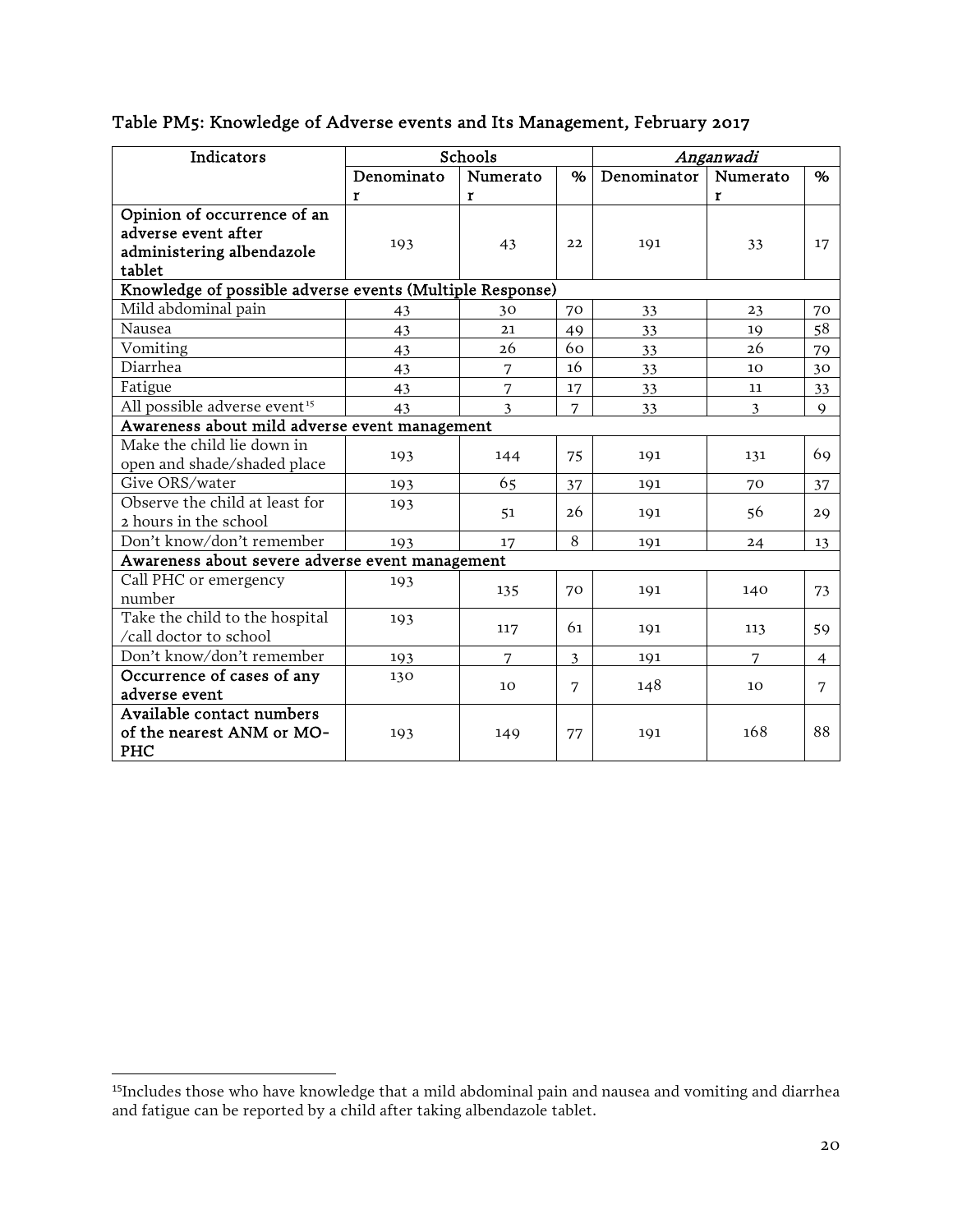| Indicators <sup>16</sup>                                                   | Denominato     | Numerato       | $\%$         |
|----------------------------------------------------------------------------|----------------|----------------|--------------|
|                                                                            |                |                |              |
|                                                                            | r              | r              |              |
| Attended training for current round of NDD<br>Received albendazole tablets | 27             | 7              | 24           |
|                                                                            | 27             | 20             | 73           |
| Sufficient quantity of albendazole tablets                                 | 20             | 19             | 98           |
| Received poster/banner                                                     | 27             | 7              | 25           |
| Received handouts/reporting form                                           | 27             | 16             | 60           |
| Received SMS for current NDD round                                         | 27             | 10             | 36           |
| Albendazole administered to children                                       | 27             | 20             | 98           |
| Reasons for not conducting deworming                                       |                |                |              |
| No information                                                             | $\overline{7}$ | $\overline{7}$ | 100          |
| Albendazole tablets not received                                           | 7              | $\Omega$       | NA           |
| Already dewormed all children on deworming day <sup>17</sup>               | $\overline{7}$ | $\Omega$       | NA           |
| Others $18$                                                                | 7              | $\Omega$       | NA           |
| Albendazole tablet administered to children by                             |                |                |              |
| teacher/headmaster <sup>19</sup>                                           | 10             | 10             | 100          |
| Perceive that health education should be provided to childre               |                |                |              |
| n                                                                          | 27             | 27             | 100          |
| Knowledge about correct doses of albendazole tablet                        | 27             | 23             | 85           |
| Awareness about non-administration of albendazole tablet                   |                |                |              |
| to sick child                                                              | 27             | 21             | 79           |
| Opinion of occurrence of an adverse event after taking                     |                |                |              |
| albendazole tablet                                                         | 27             | 7              | 28           |
| Opinion of occurrence of possible adverse events (Multiple choice)         |                |                |              |
| Mild abdominal pain                                                        | 7              | 6              | 89           |
| Nausea                                                                     | $\overline{7}$ | $\overline{2}$ | 28           |
| Vomiting                                                                   | 7              | $\overline{2}$ | 28           |
| Diarrhea                                                                   | 7              | $\mathbf{1}$   | 14           |
| Fatigue                                                                    | 7              | 1              | 14           |
| Occurrence of cases of any adverse event                                   | 12             | $\Omega$       | $\mathbf{O}$ |
| Awareness about mild adverse event management                              |                |                |              |
| Let the child rest in an open and shaded place                             | 27             | 20             | 76           |
| Provide clean water to drink/ORS                                           | 27             | $\overline{2}$ | 8            |
| Contact the ANM/nearby PHC                                                 | 27             | 7              | 25           |
| Available contact numbers of the nearest ANM or MO-PHC                     | 27             | 22             | 82           |
| Followed correct <sup>20</sup> recording protocol                          |                |                |              |
|                                                                            | 10             | $\overline{4}$ | 35           |

#### Table PM6: Selected Indicators of Process Monitoring in Private Schools, February 2017

<sup>&</sup>lt;sup>16</sup>These indicators are based on small samples; therefore, precautions should be taken while interpreting the results as these are not representative of all private schools in the state

<sup>&</sup>lt;sup>17</sup>Based on the samples that did not conduct deworming on Mop-Up Day.

<sup>18</sup>School administer the albendazole tablet to children a day before holiday, children/student absent, postponed due to festival

<span id="page-22-0"></span><sup>&</sup>lt;sup>19</sup>This indicator is based on samples where deworming was ongoing.

<span id="page-22-2"></span><span id="page-22-1"></span><sup>&</sup>lt;sup>20</sup> Correct recording protocol implies putting single tick ( $\checkmark$ ) on NDD and double tick ( $\checkmark\checkmark$ ) for all those children administered albendazole tablets.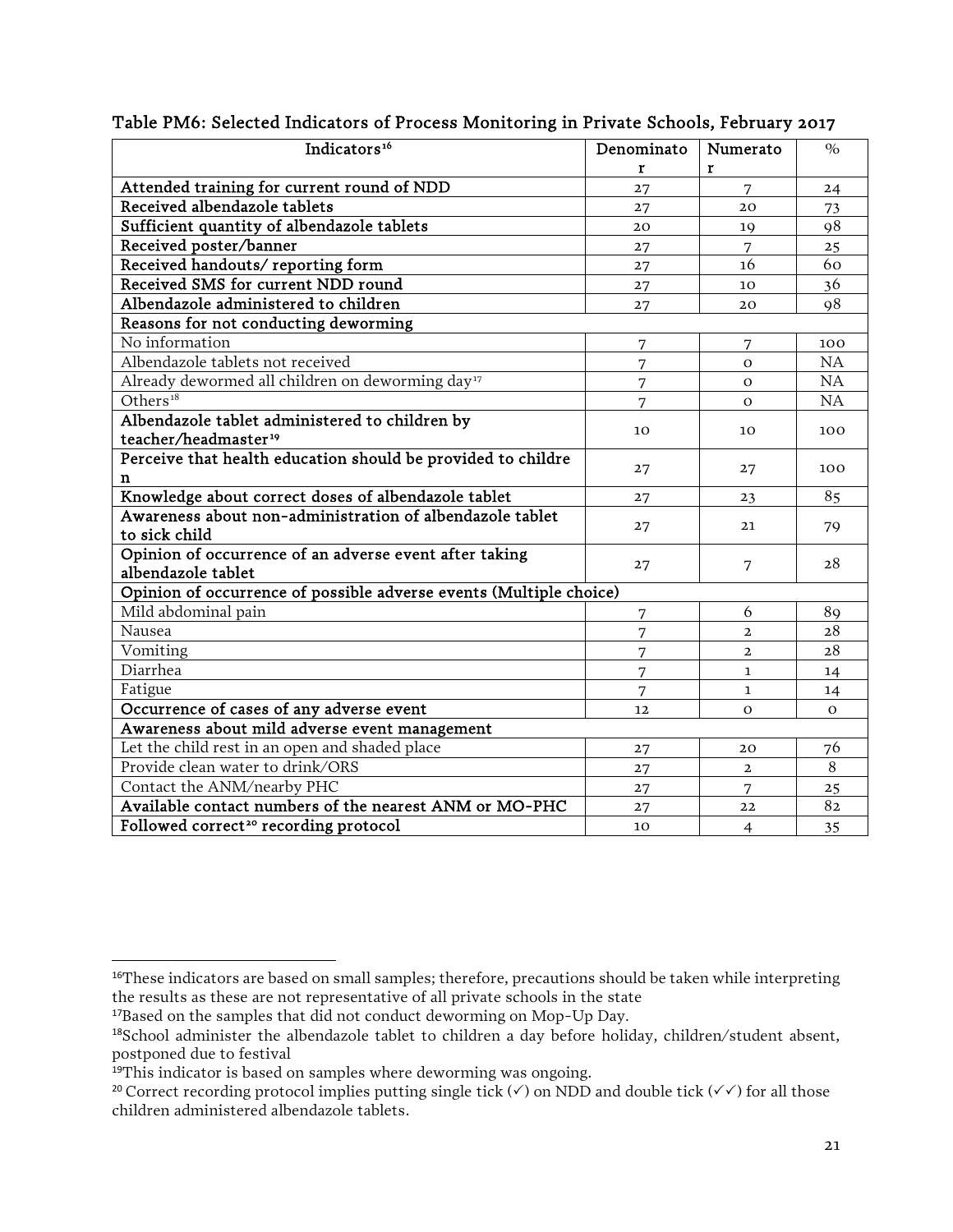| Indicators                                               |             | Schools        | Anganwadis     |             |                |              |
|----------------------------------------------------------|-------------|----------------|----------------|-------------|----------------|--------------|
|                                                          | Denominator | Numerator      | %              | Denominator | Numerator      | %            |
| Conducted deworming <sup>21</sup>                        | 495         | 463            | 94             | 495         | 481            | 97           |
| Day of albendazole administration (Multiple Response)    |             |                |                |             |                |              |
| National Deworming Day                                   | 463         | 449            | 97             | 481         | 461            | 96           |
| Mop-Up Day                                               | 463         | 365            | 79             | 481         | 321            | 67           |
| Between NDD and Mop-Up Day                               | 463         | 25             | 5              | 481         | 29             | 6            |
| Reasons for not conducting                               |             |                |                |             |                |              |
| deworming                                                |             |                |                |             |                |              |
| No information                                           | 32          | 25             | 78             | 14          | $\overline{7}$ | 49           |
| Drugs not received                                       | 32          | 5              | 15             | 14          | $\overline{4}$ | 25           |
| Apprehension of adverse events                           | 32          | $\mathbf{O}$   | $\Omega$       | 14          | $\mathbf{2}$   | 17           |
| Others <sup>22</sup>                                     | 32          | $\overline{2}$ | 7              | 14          | $\mathbf{1}$   | $\mathbf{Q}$ |
| Albendazole left after deworming                         | 463         | 301            | 65             | 481         | 249            | 52           |
| Number of albendazole left                               |             |                |                |             |                |              |
| Less than 50 tablets                                     | 301         | 275            | 91             | 249         | 232            | 93           |
| 50-100 tablets                                           | 301         | 14             | 5              | 249         | 14             | 6            |
| More than 100 tablets                                    | 301         | 12             | $\overline{4}$ | 249         | $\mathfrak{Z}$ | $\mathbf{1}$ |
| Copy of reporting form was<br>available for verification | 463         | 189            | 41             | 481         | 166            | 34           |
| Reasons for non-availability of copy of reporting form   |             |                |                |             |                |              |
| Did not received                                         | 274         | 33             | 12             | 316         | 30             | 10           |
| Submitted to ANM                                         | 274         | 198            | 72             | 316         | 242            | 77           |
| Unable to locate                                         | 274         | 9              | 3              | 316         | 21             | 6            |
| Other <sup>23</sup>                                      | 274         | 34             | 13             | 316         | 22             | 7            |
| Anganwadis having list of<br>unregistered children       | <b>NA</b>   | <b>NA</b>      | <b>NA</b>      | 481         | 106            | 22           |
| Anganwadis having list of out-of-<br>school children     | <b>NA</b>   | <b>NA</b>      | <b>NA</b>      | 481         | 161            | 33           |

#### Table CV1: Findings from Schools and Anganwadis Coverage Validation Data

<span id="page-23-4"></span><span id="page-23-3"></span><span id="page-23-2"></span><span id="page-23-1"></span><span id="page-23-0"></span> $\overline{a}$ 

<span id="page-23-6"></span><span id="page-23-5"></span><sup>&</sup>lt;sup>21</sup> Schools and *anganwadis* that conducted deworming on NDD or Mop-Up Day.

<sup>&</sup>lt;sup>22</sup> Other includes mainly, ongoing examinations in school, absence of *anganwadi* workers.

<sup>&</sup>lt;sup>23</sup> Other includes mainly no information and availability of blank form.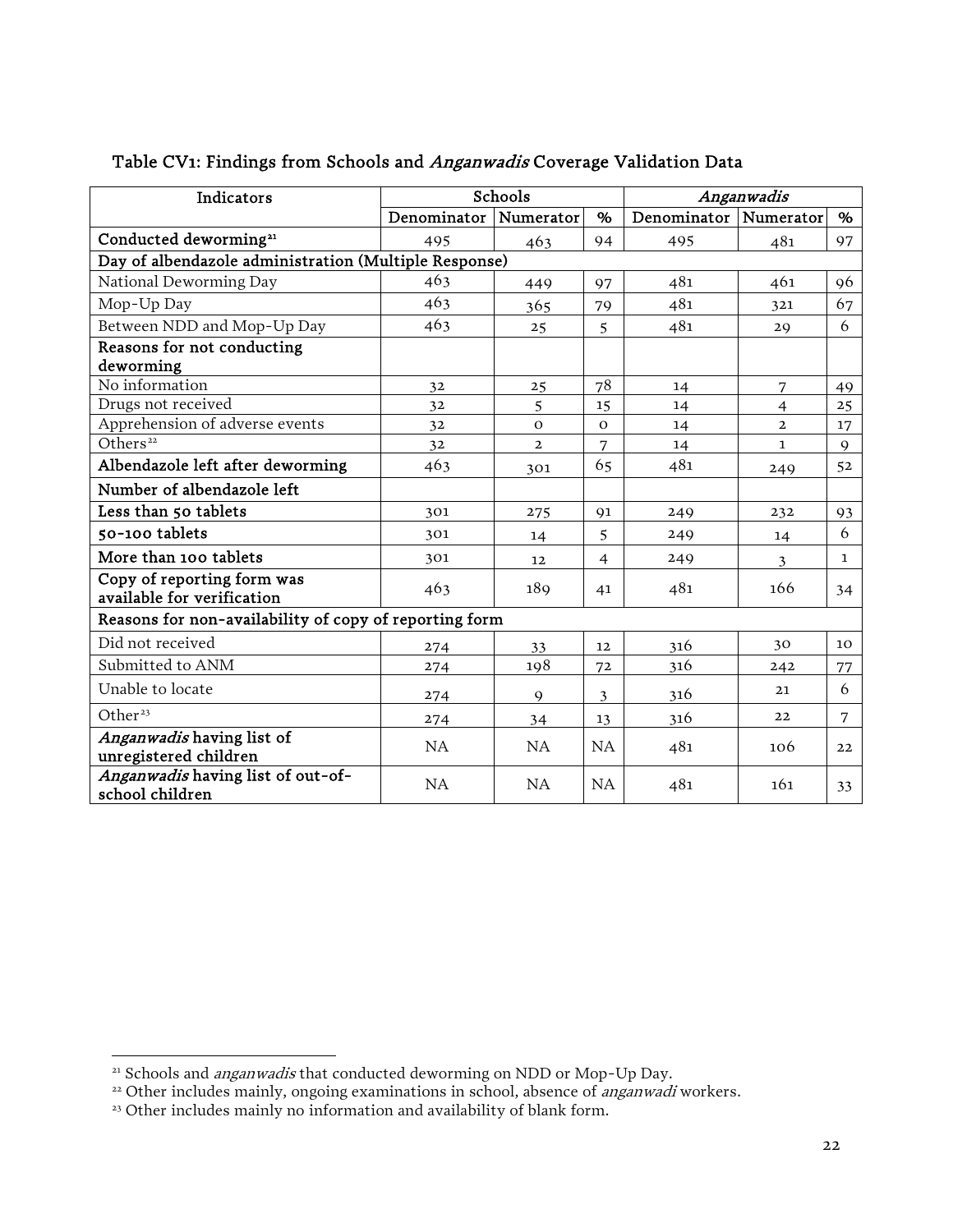#### Table CV2: Recording protocol, verification, inflation and attendance in schools and anganwadis

| Indicators                                                                            | Schools/Children |           |           | Anganwadis/Children     |           |           |
|---------------------------------------------------------------------------------------|------------------|-----------|-----------|-------------------------|-----------|-----------|
|                                                                                       | Denominator      | Numerator | %         | Denominator   Numerator |           | $\%$      |
| Followed correct <sup>24</sup> recording protocol                                     | 463              | 303       | 65        | 481                     | 238       | 50        |
| Followed partial <sup>25</sup> recording protocol                                     | 463              | 51        | 11        | 481                     | 84        | 17        |
| Followed no <sup>26</sup> recording protocol                                          | 463              | 109       | 24        | 481                     | 160       | 33        |
| State level verification factor <sup>27</sup>                                         | 18601            | 8684      | 0.47      | 11416                   | 8380      | 0.73      |
| Anganwadi registered children                                                         | NA.              | <b>NA</b> | NA.       | 7988                    | 5583      | 0.70      |
| Anganwadi unregistered children                                                       | NA               | NA        | NA        | 1948                    | 1772      | 0.91      |
| Out-of-school children                                                                | NA               | NA.       | <b>NA</b> | 1480                    | 1025      | 0.69      |
| State level inflation rate <sup>28</sup>                                              | 8684             | 9917      | 114       | 8380                    | 3036      | 36        |
| Anganwadi registered children                                                         | NA               | <b>NA</b> | <b>NA</b> | 5583                    | 2405      | 43        |
| Anganwadi unregistered children                                                       | <b>NA</b>        | <b>NA</b> | <b>NA</b> | 1772                    | 175       | 10        |
| Out-of-school children                                                                | NA.              | NA        | NA.       | 1025                    | 455       | 44        |
| Attendance on previous day of NDD                                                     | 49484            | 36575     | 74        | <b>NA</b>               | <b>NA</b> | <b>NA</b> |
| Attendance on NDD                                                                     | 49484            | 36022     | 73        | NA                      | NA        | <b>NA</b> |
| Attendance on Mop-Up Day                                                              | 49484            | 36230     | 73        | NA                      | <b>NA</b> | <b>NA</b> |
| Children who attended on both NDD<br>and Mop-Up Day                                   | 49484            | 30629     | 62        | <b>NA</b>               | NA.       | NA.       |
| Maximum attendance of children on<br>Deworming Day and Mop-Up Day <sup>29</sup>       | 49484            | 41624     | 84        | NA.                     | NA.       | NA.       |
| School level inflation rate for schools<br>followed the correct recording<br>protocol | 7815             | 6293      | 81        | <b>NA</b>               | NA        | NA.       |

 $\overline{a}$ <sup>24</sup> Correct recording protocol includes schools where all the classes put single tick  $(\checkmark)$  on NDD and double tick  $(\checkmark)$  on Mop-Up Day to record the information of dewormed children.

<sup>&</sup>lt;sup>25</sup> Partial recording protocol includes schools where all the classes did not follow correct protocol, put different symbols and prepared separate list to record the information of dewormed children.

<sup>&</sup>lt;sup>26</sup> No protocol includes all those schools where none of the classes followed any protocol to record the information of dewormed children.

<sup>&</sup>lt;sup>27</sup> Ratio of recounted value of the dewormed children to the reported value. This calculation is based on only those schools (n=189) and *anganwadis* (n=166) where deworming was conducted and copy of reporting form was available for verification.

<span id="page-24-0"></span><sup>28</sup> Proportion of over reported dewormed children against total verified children in schools and anganwadis. For anganwadi unregistered children total no of verified children are higher than the reported which imply that numbers are under-reported against verified children. Also for the same group of children inflation rate is negative, which indicates deflation due to under-reported children against verified children.

<sup>&</sup>lt;sup>29</sup> Maximum attendance refers to the total attendance of children who were exclusively present in school either on NDD or Mop-Up Day and children who attended school on both days.